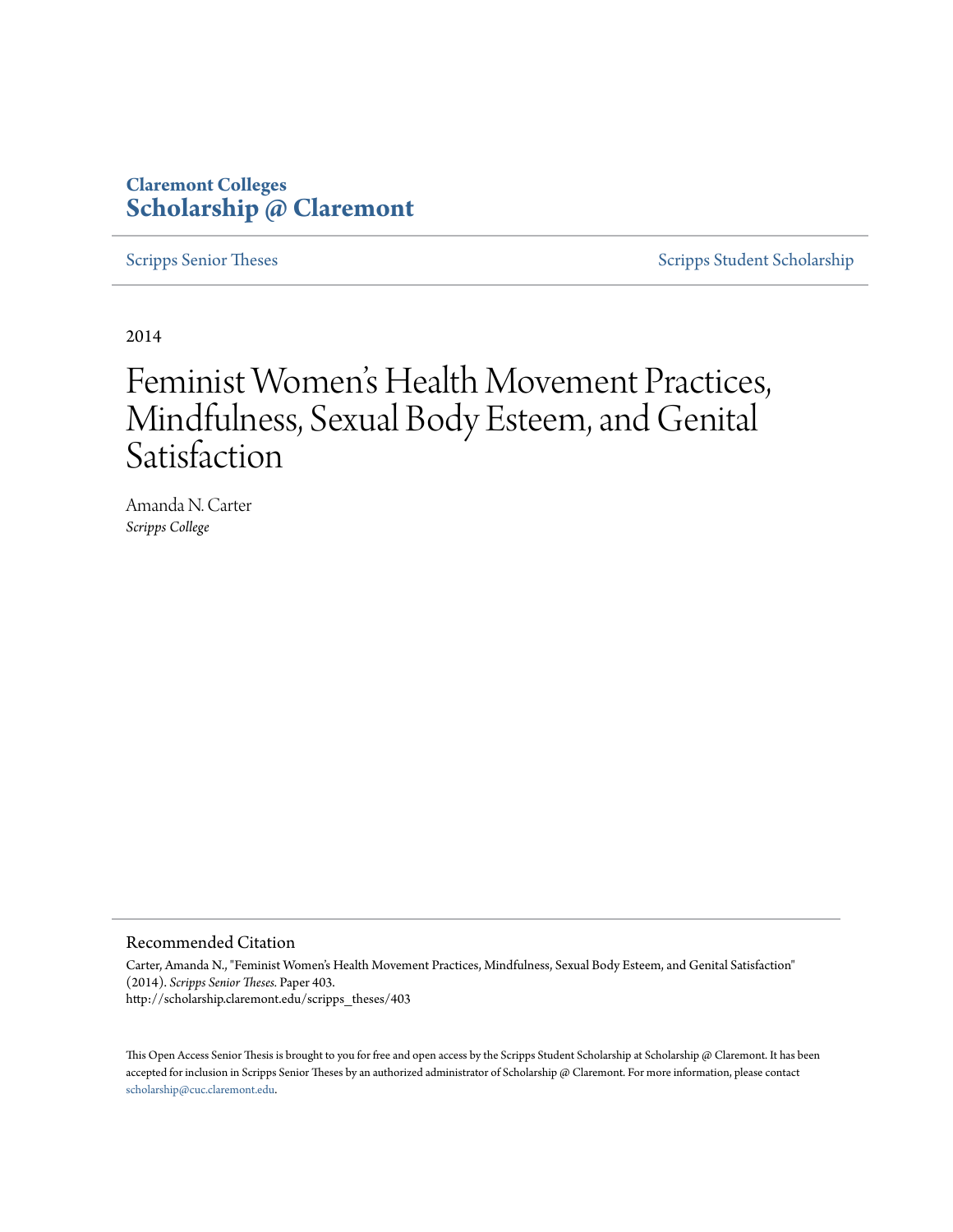## **FEMINIST WOMEN'S HEALTH MOVEMENT PRACTICES, MINDFULNESS, SEXUAL BODY ESTEEM, AND GENITAL SATISFACTION**

by

## **AMANDA N. CARTER**

## **SUBMITTED TO SCRIPPS COLLEGE IN PARTIAL FULFILLMENT OF THE DEGREE OF BACHELOR OF ARTS**

**PROFESSOR LeMASTER**

### **PROFESSOR MA**

**APRIL 25, 2014**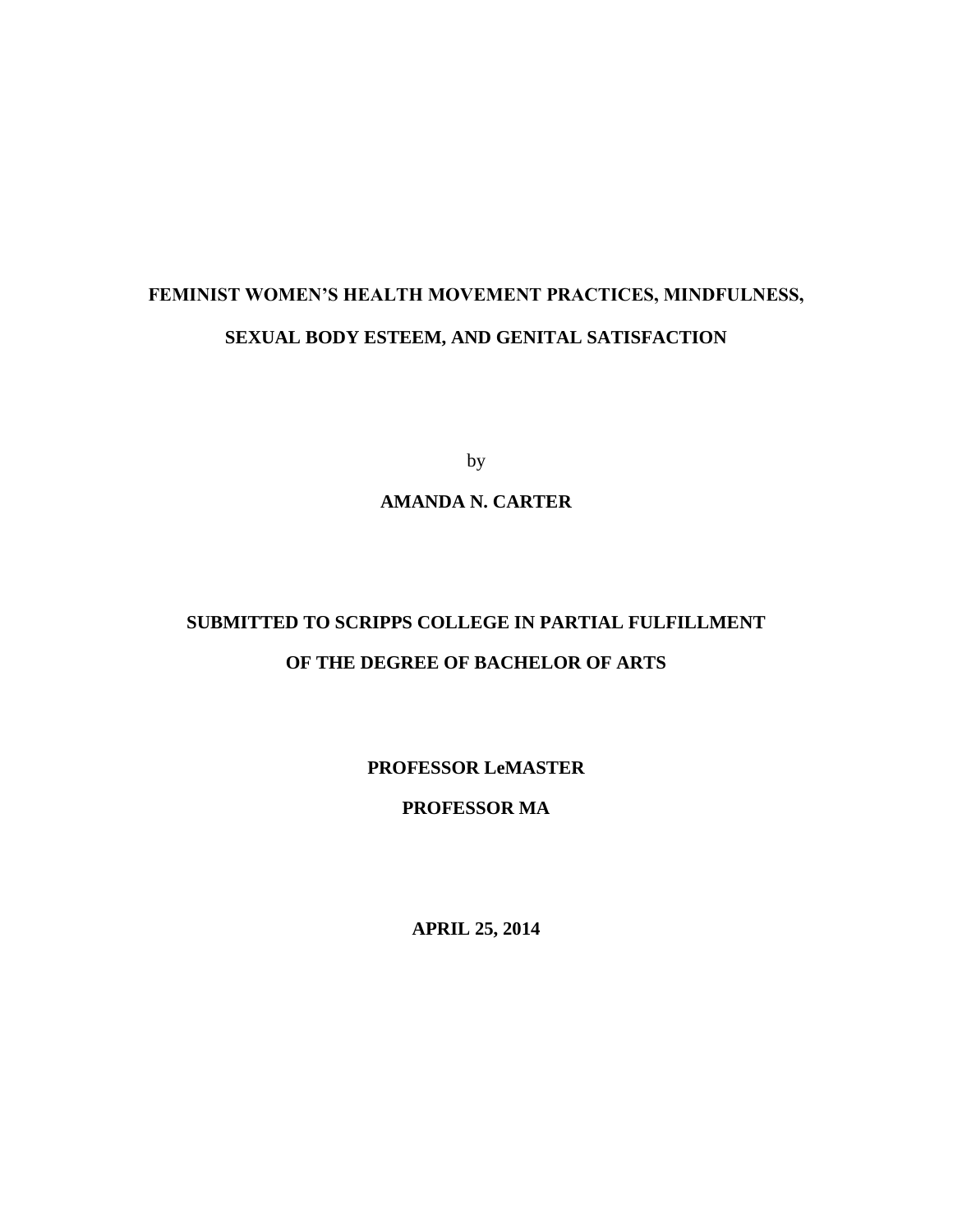Feminist Women's Health Movement Practices, Mindfulness, Sexual Body Esteem, and

Genital Satisfaction

Amanda Carter

Scripps College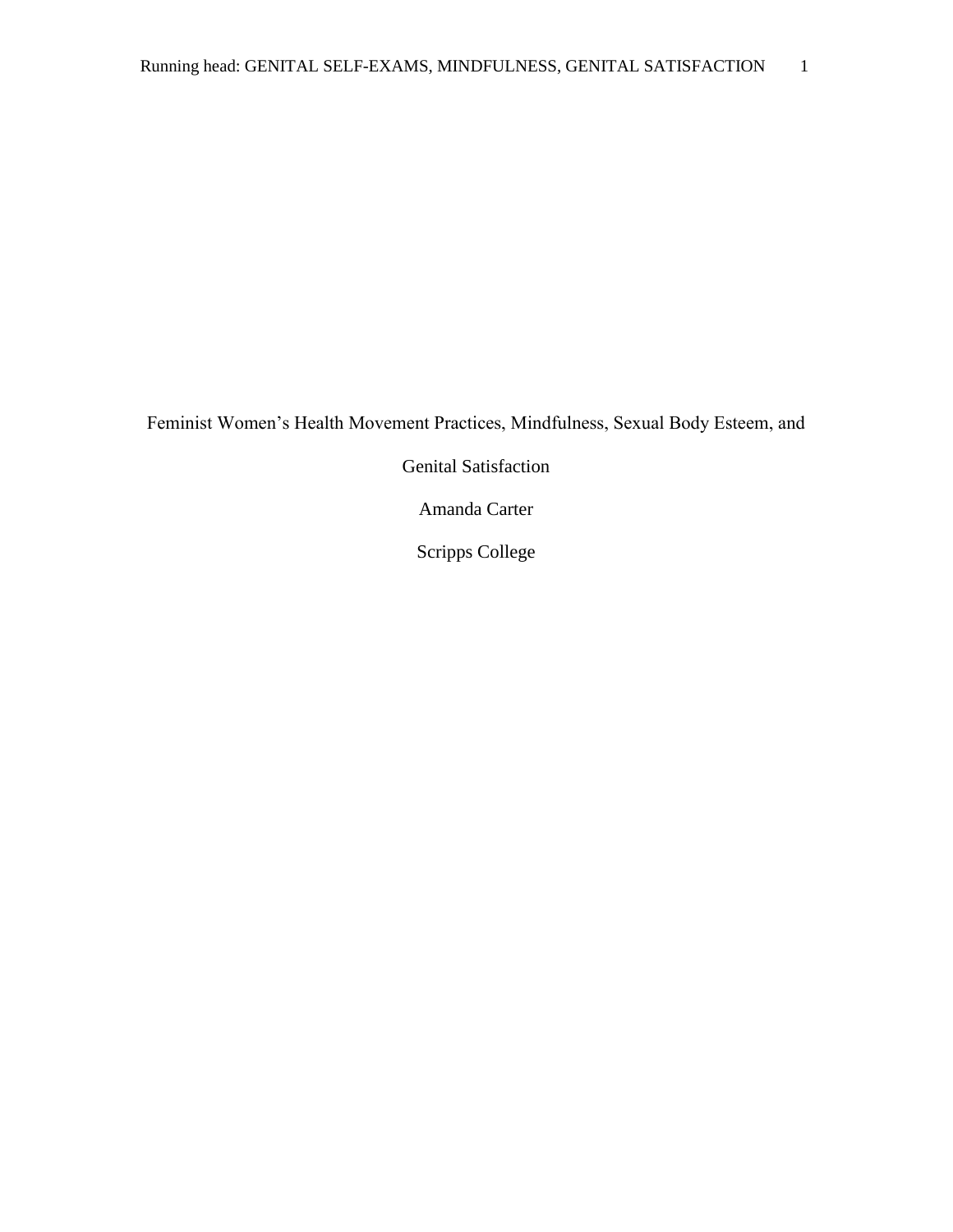#### Abstract

There is a significant issue in society today regarding the lack of knowledge about and positive regard attributed to women's bodies, but more specifically female genitalia. This is detrimental to women in that it causes us to see ourselves in a negative light, or to overly sexualize certain aspects of ourselves, which may lead to severe psychological damage (American Psychological Association Task Force on the Sexualization of Girls, 2010). The 1970's Women's Health Movement presented a way for women to get to know their own bodies in a way that was private from society in order to make their own judgments free from the pressures and input of the larger public: vaginal selfexaminations. This study proposed a modified exam, a genital self-exam, as a way to counteract the negative attitudes projected on women's genitals by giving women a chance to examine and decide for themselves. Participants were encouraged to practice mindfulness, a mental state achieved through focusing one's awareness on the present moment while calmly accepting one's feelings, during the exam as accounts of the 1970's vaginal exams suggest a mindfulness-like attitude was also adopted during exams. This was done by randomly assigning participants to either complete a self-exam or to not and then measuring genital self-image and satisfaction, sexual body esteem, and mindfulness. The results were largely non-significant, save a few interesting minor findings. However, there is evidence to suggest a biased sample; recommendations for further research in this area are suggested.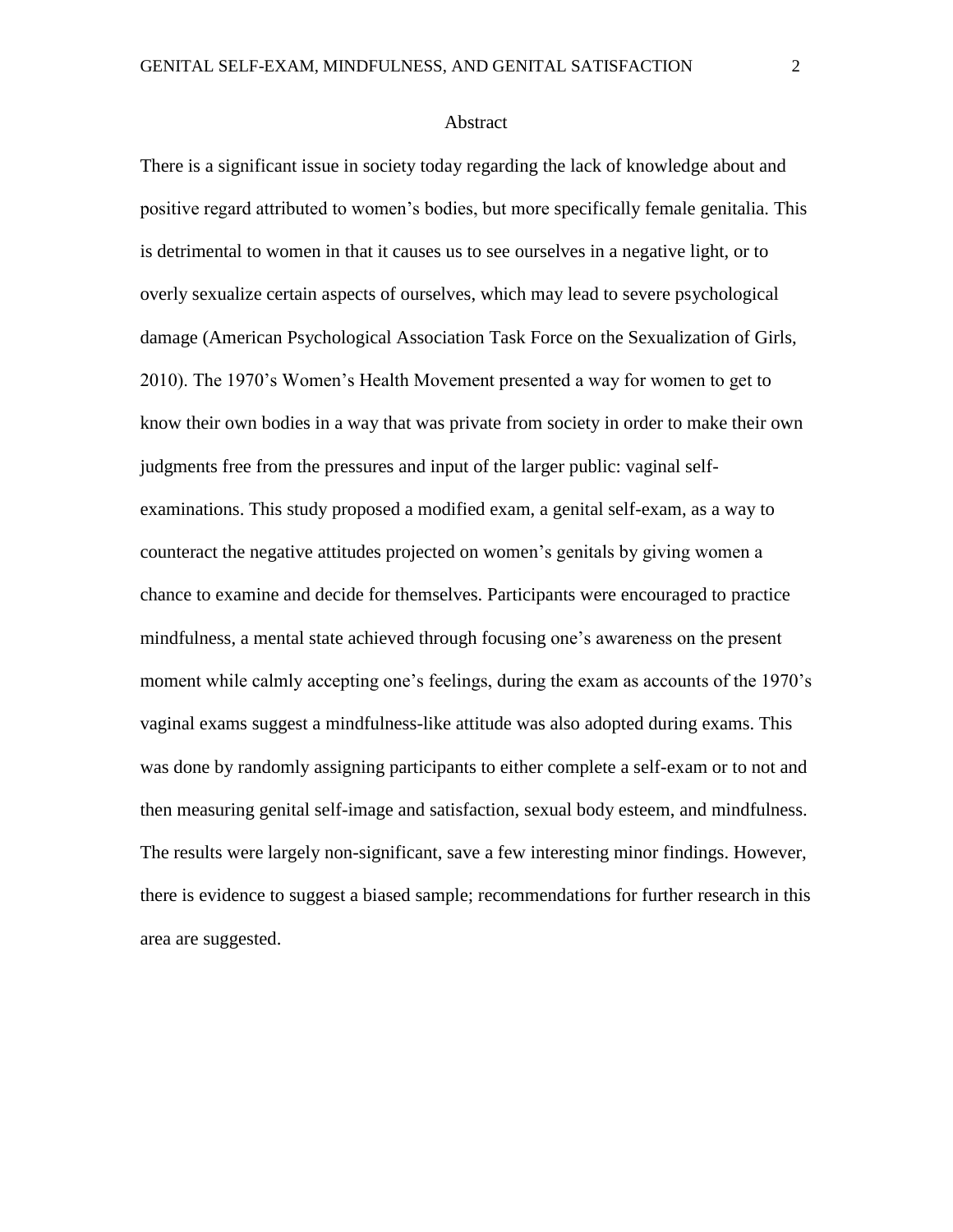For centuries, society's fear of female sexuality has robbed women of their sexual autonomy, which has been incredibly psychologically, and in some cases physically, damaging. Today, women in the media are needlessly sexualized, demoting them to a status of objects intended only for male pleasure. This phenomenon has been implicated in many psychological detriments such as body dissatisfaction, depression, and low selfesteem (American Psychological Association Task Force on the Sexualization of Girls, 2010), as well as self-objectification (Fredrickson & Roberts, 1997; McKinley & Hyde, 1996). There have been efforts, such as genital exams popular during the United States Women's Health Movement (Murphy, 2004), to counteract the negative effects of society's condemnation of female sexuality, however, that particular attempt did not gain enough publicity and support to demonstrate its effectiveness. Therefore, there is still a pressing existent issue, as witnessed by the disproportionate number of women who suffer from serious psychological problems related to this rampant sexualization.

#### **Women's Health Movement**

The 1970's United States feminist self-help movement (also called the women's health movement) served as a way to both fill the gaps of knowledge surrounding women's bodies and also to create a more positive attitude towards them. According to Nancy Tuana (2006), the women's health movement was a kind of resistance movement aimed at eliminating the production of ignorance regarding women's health and bodies. The women's health movement took place during a time when feminists felt that women's bodies were being controlled by society, as seen in the case of the abortion laws at the time (*Roe v. Wade* did not occur until 1973; Boston Women's Health Collective,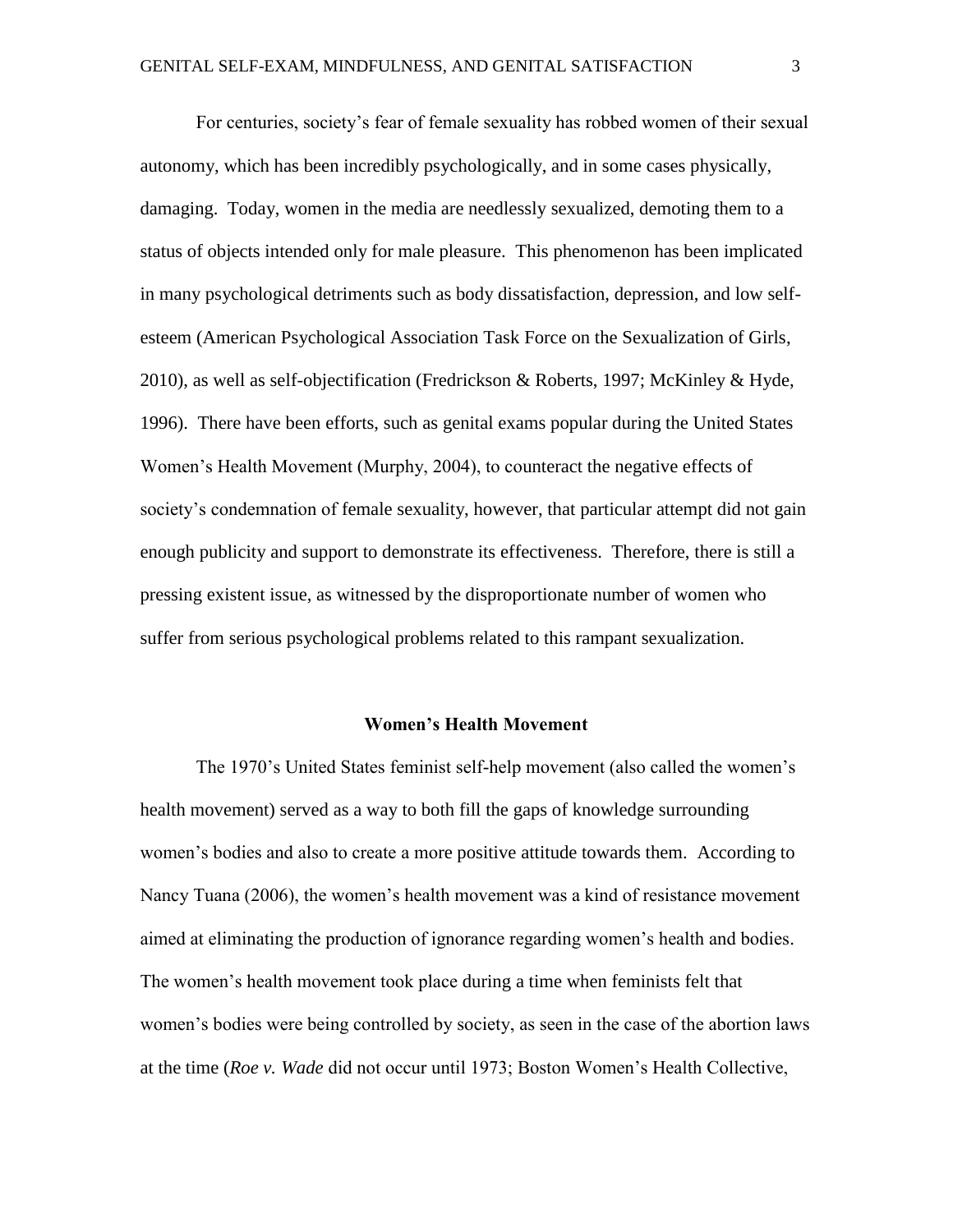2013). However, due to the fact that the medical profession was almost exclusively dominated by men, feminists wanted to create a knowledge of the female anatomy that did not exist through the male lens dominating gynecology at the time (Tuana, 2006). It was, in the eyes of many feminists, this male lens that had cast such a negative picture of female genitalia historically, and it was time to create a new understanding; one that celebrated the female genitalia rather than condemned it.

One method of celebrating and learning about the female body that emerged during the movement was the vaginal self-examination. Introduced by abortion activist Carol Downer, vaginal self-exams originally were meant as a way to educate women about the method for completing an at-home abortion, but they quickly became a popular way for women to feel more engaged with their bodies (Murphy, 2004). The vaginal self-exam was performed with a speculum and a mirror, and allowed women to see their cervix as well as the inside of their vaginal canals. Fellow feminist Lorraine Rothman in 1971 (as cited in Murphy, 2004) described her first experience with a self-exam, of being able to look at her vagina in the same matter of fact way that you look at your face every morning, as "revolutionary" (p. 116). The vaginal self-exam thus evolved from being only a means for an abortion to a way for women to feel more connected to their bodies and to take control of them. Some women would perform frequent self-exams and track the changes in their bodies throughout their menstrual cycles.

The women's health movement was essentially a way, in addition to educating women and eradicating the ignorance surrounding the female body, to take back women's bodies for women in a way that was empowering. This would involve a new way of thinking about women's genitalia: to observe without judgment and to get to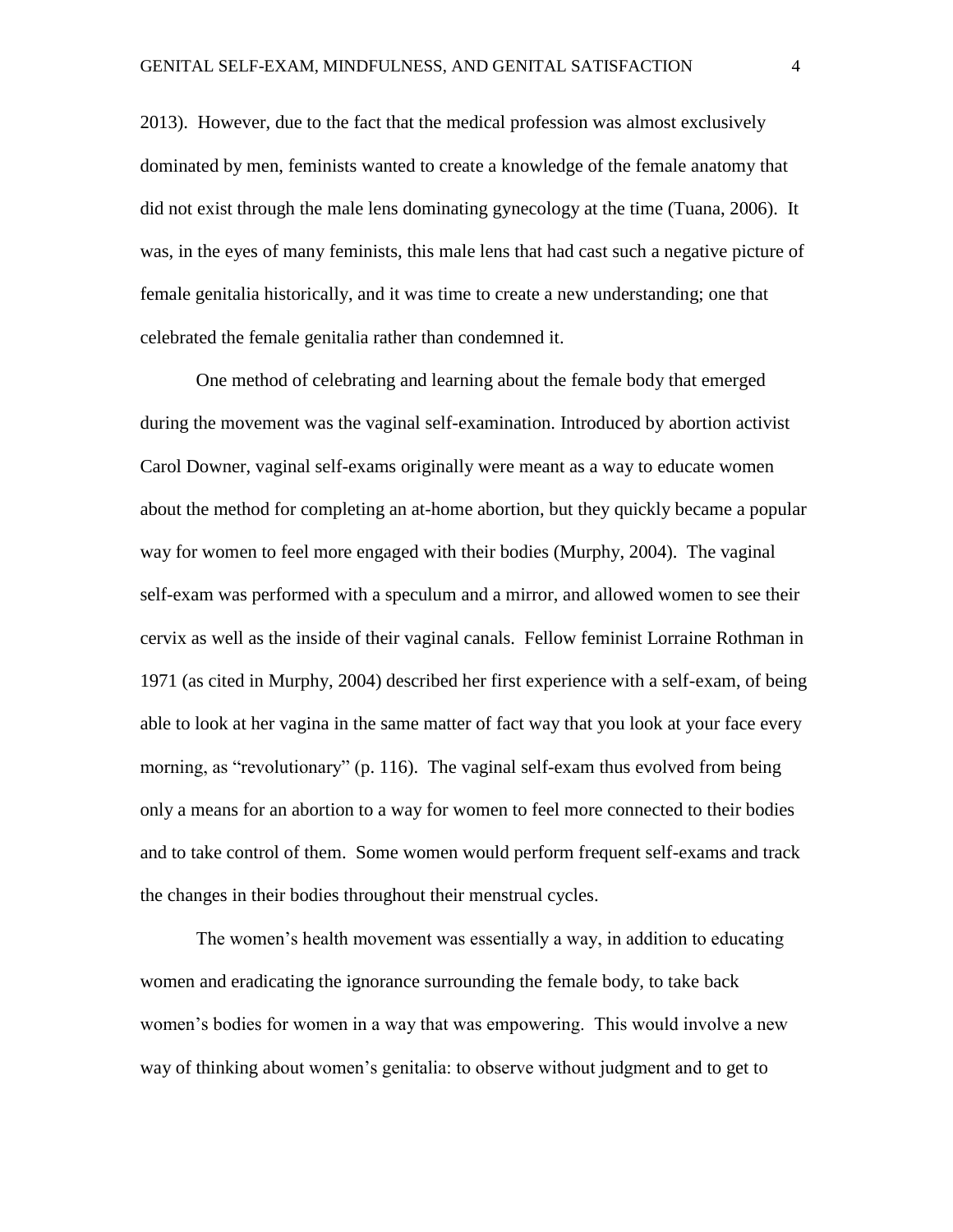know the female genitalia from a purely female perspective, irrespective of society's opinions. Unfortunately, it seems that this knowledge base created by women for women was short-lived in the popular discourse. Nowhere in the mainstream culture today are women encouraged to examine their own genitals, be it in a sexual or non-sexual way. The message conveyed is that women's bodies are not theirs; that they are the property of the male gaze and exist for other's pleasure (Braun & Wilkinson, 2001).

#### **Mindfulness**

The act of observing without judgment and being intentionally more aware of one's surroundings and body is currently termed in positive psychology as mindfulness (Fink, Foran, Sweeney, & O'Hea, 2009). A relatively new emerging focus in psychology, mindfulness has been implicated in such positive benefits as higher levels of general body-esteem (Stewart, 2004) and also more specifically with sexual body esteem (Fink et al., 2009). Having its roots in Buddhist tradition, the technique has been developed over thousands of years as a tool for self-development (Bryant & Wildi, 2008). Mindfulness allows one to experience negative emotions and evaluations without fixating on them. This represents a kind of cognitive flexibility, as opposed to the cognitive rigidity of so called "mindlessness" (Carson & Langer, 2006).

It could be said that in their epistemological movement, feminists began by taking a mindful approach to experiencing their genitalia as their own, or as they put it, learning in a new way (Murphy, 2004). It is discussed in an article by Carson and Langer (2004) that the antithesis to mindfulness, what they call mindlessness, is characterized by a "rigid mindset," in which thought-processing is governed by "rules, routines, and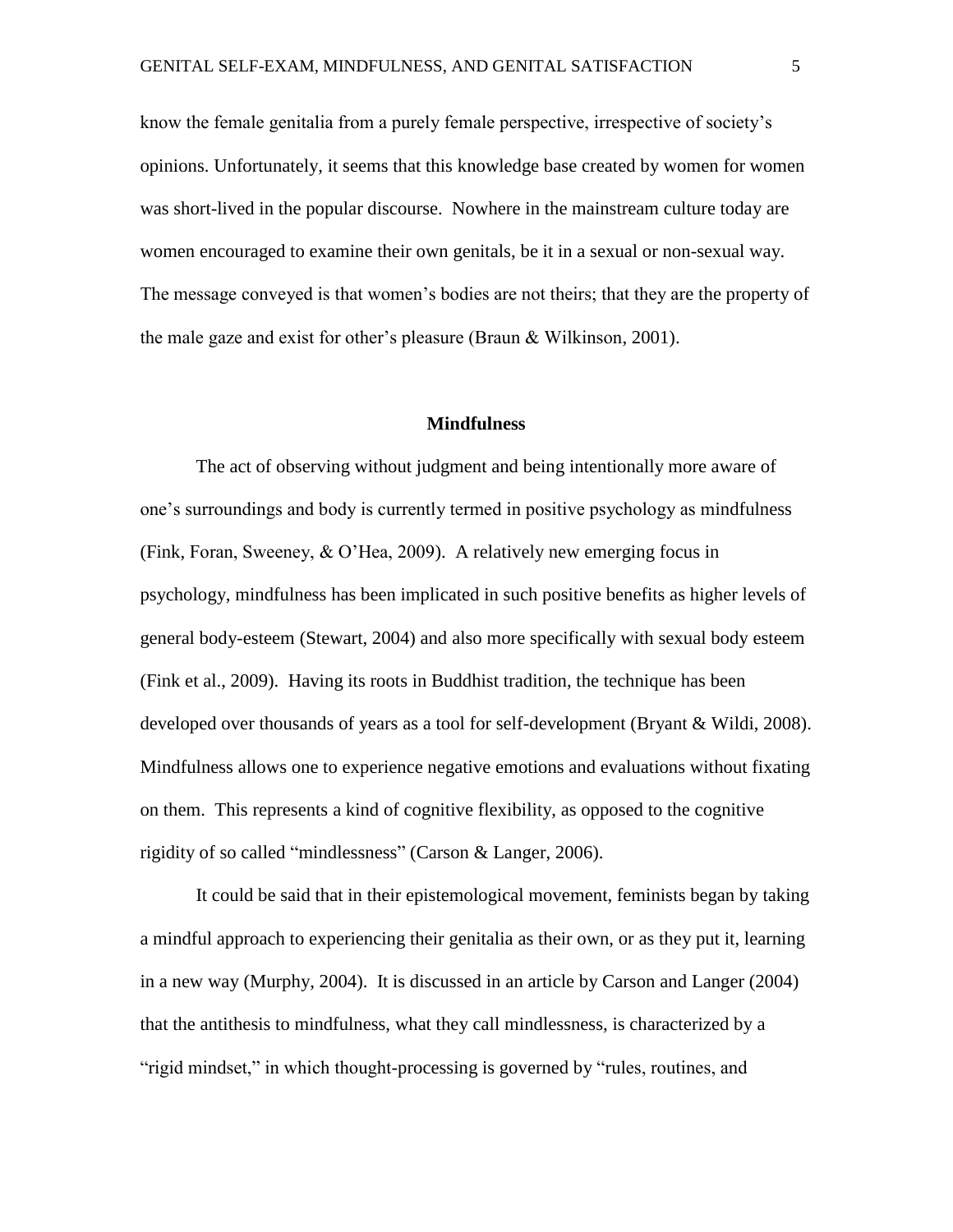previously constructed categories" (30). Carson and Langer also claimed that these previously constructed categories and rules are often created by an authority figure, or as argued by the feminists in the women's self-help movement, the men who for centuries had written of the evils of female genitalia, sometimes going so far as to say that the clitoris was the root of feminine moral decline (Studd  $&$  Schwenkhagen, 2009). Their practice of creating new knowledge for themselves using their own subjective experiences rather than the popular thought at the time, of being cognitively flexible and mindful, could have contributed to their feelings of empowerment at performing vaginal self-exams.

Although mindfulness does encourage a kind of self-consciousness, it also by definition requires that the individual not fixate on the negative self-evaluations generally associated with self-consciousness. This kind of negative self-evaluation, perhaps due to the perception of what is normal as defined by the media, has huge consequences in terms of sexual functioning. Becoming fixated on one's conscious experiences of their body, especially in sexual situations, has been called genital image self-consciousness, or a preoccupation with the appearance and function of their external genitalia (Schick, Calabrese, Rima & Zucker, 2010). This genital image-self-consciousness leads to what has been termed "spectatoring." This is considered a form of mindlessness, because it entails rigid thinking and automatic emotional experiences, regardless of the present circumstances (Fink et al., 2009). Specifically, if person is overly conscious of, and focused on, any aspect of their body, that anxiety and consciousness takes a certain amount of attention away from any activity that in which they are currently participating. There is no small number of women experiencing self-consciousness during sexual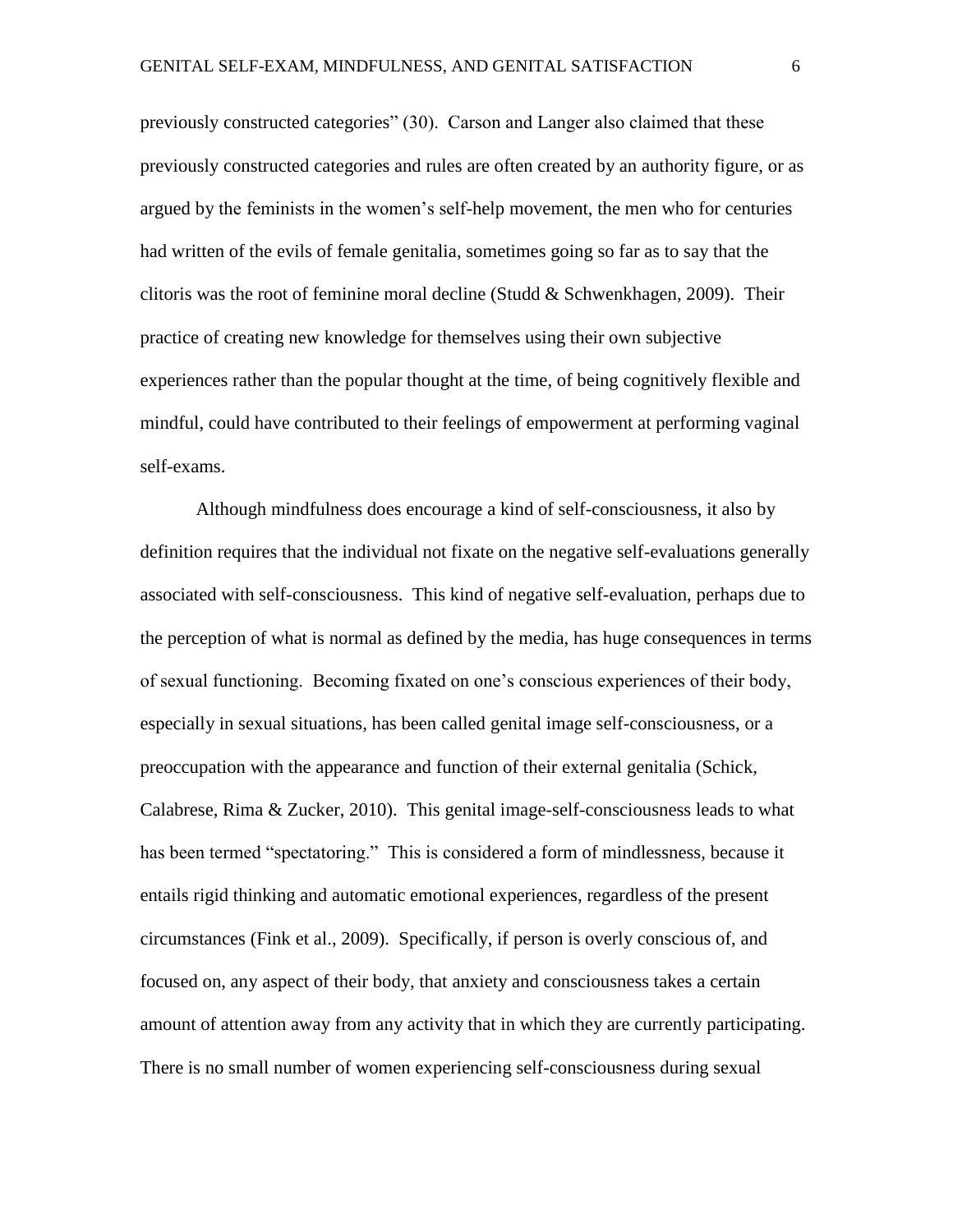encounters. In fact, it has been reported that 35% of college women feel self-conscious about their bodies while participating in sexual activity (Weiderman, 2000). This lack of attention and mindfulness can lead to lower sexual arousal in women, which often contributes to dyspareunia and anorgasmia (Phillips, 2000).

This genital self-consciousness has also been viewed as having roots in body shame, and perhaps more specifically for women, menstrual shame. Menstrual shame often generalizes to a shame about the vagina and surrounding external structures (Rempel & Baumgartner, 2003; Schooler, Ward, Merriwether, & Caruthers, 2005), so much so that many women regard their genitals to be "dirty, smelly, [and] shameful" (Braun & Wilkinson, 2001, p. 25). Braun and Wilkinson (2001) say that these views stem from women's internalizations of societal representation of women's genitals, and that negative representations of female genitalia predominate the discourse. For instance, the vulva has been said to resemble a wound or gash, more specifically, the wound of castration (Jayne, 1984).

#### **Negative Attitudes Perpetuated by Society**

One major consequence of media influence on women is self-objectification, outlined by Barbara Fredrickson and Tomi-Ann Roberts' (1997) objectification theory. This theory posits that self-objectification occurs when this objectifying attitude is internalized by the woman, who learns to treat herself as an object. Self-objectification has been implicated in heightened body consciousness and body shame, which in turn are correlated with higher levels of sexual dysfunction (Calogero, Pina, Park & Rahemtulla, 2010; Calogero & Thompson, 2009). When women take an observer's perspective of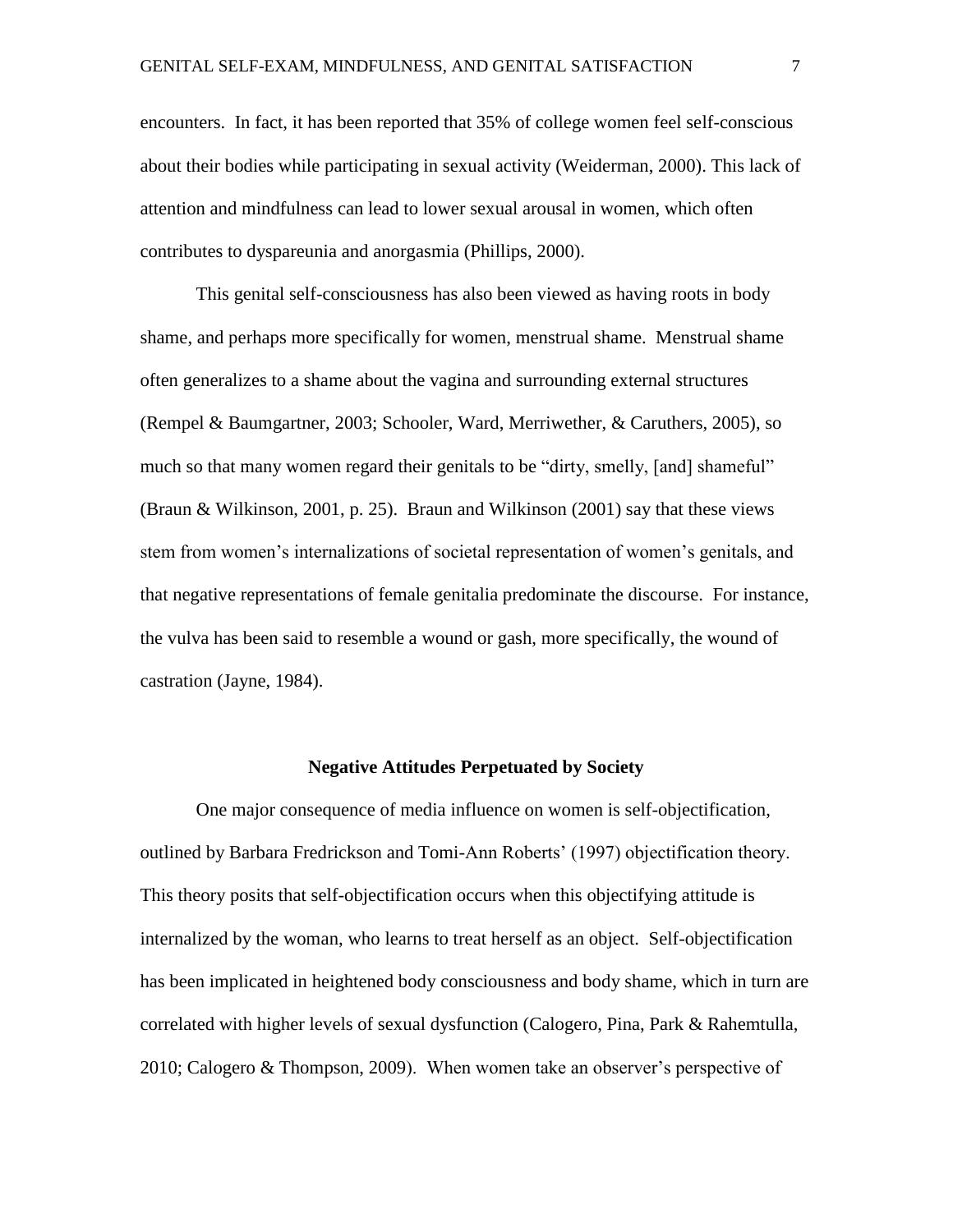themselves, they come to regard themselves as a collection of parts, rather than as a full individual. This fragmented view leads women to overemphasize the importance of certain specific features of their bodies, usually tending to focus on the negative features (Fink, Foran, Sweeney, & O'Hea, 2009). Areas are evaluated separately, as removed and disparate parts, rather than being thought of as aspects of an entire form or self. For instance, women tend to express more discontent with their torso areas than with their faces. This could potentially lead to disproportionate anxiety concerning only one small area of the body, also a symptom of body dysmorphic disorder (Phillips et al., 2010).

This fragmented view of the self can also be understood in terms of local processing, which, according to Gervais, Vescio, Förster, Maass, and Suitner (2012) in their study of sexual body part recognition bias, is the underlying cognitive process in object recognition. This is opposed to global processing, which is utilized for the purpose of person recognition. The breaking up of body parts as opposed to the portrayal of a woman as a whole human being aids in treating her as an object, as the focus is more localized on a single part, which can be sexualized without ever making the connection that it belongs to a whole person.

If it is true that women often perceive their bodies as a collection of parts, it might be useful to address the object of their anxiety directly. A woman might have positive feelings about the majority of her body, but if she is self-conscious about her genitals she will experience a certain amount of anxiety during a sexual encounter that may lead to sexual dysfunction. Therefore, this study proposes a method of focusing exclusively on the female external genitalia in order to ease negative genital self-image.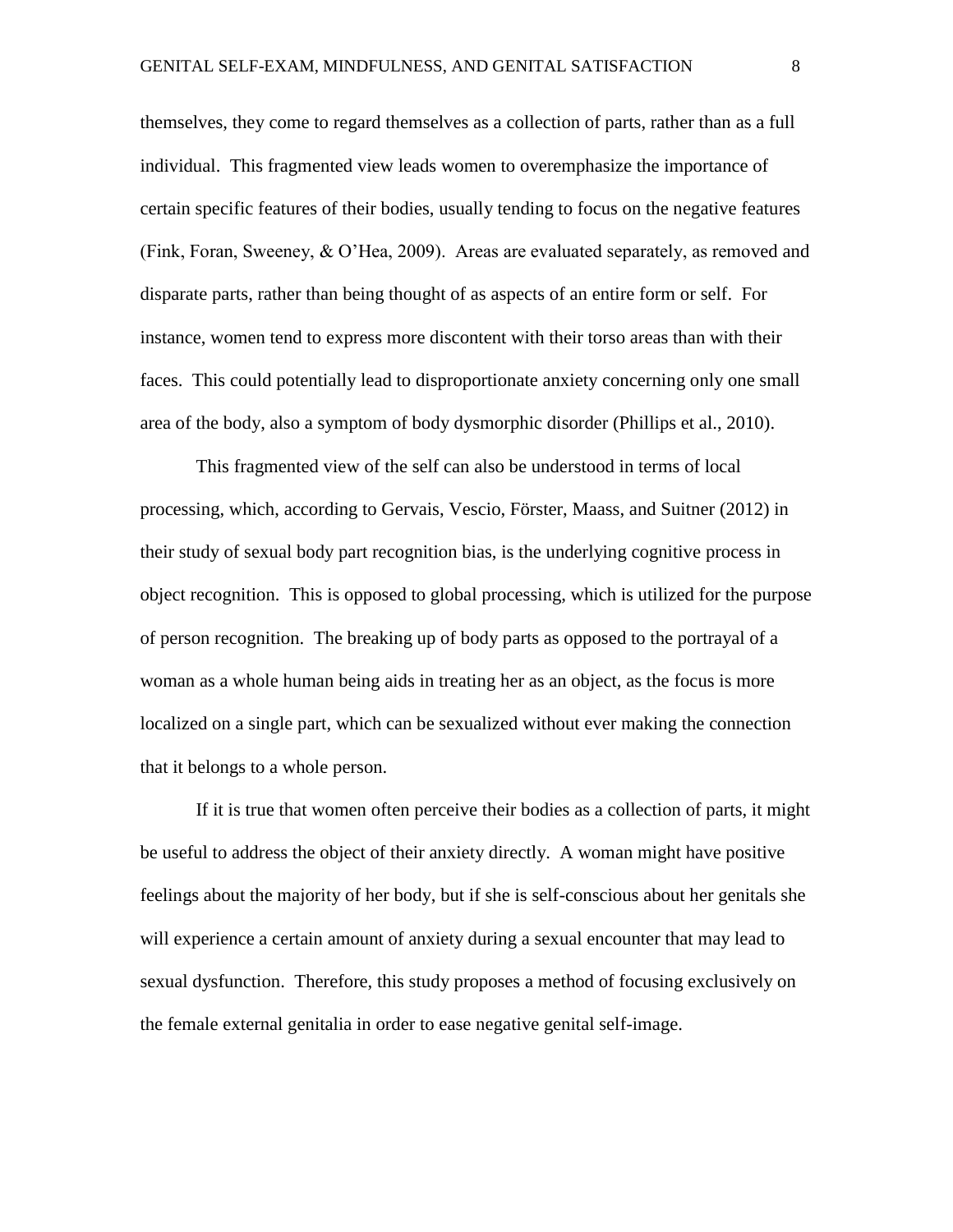Recently, it has become more apparent that one specific area many women are concerned about the appearance of is their genitalia. In addition to the pressures women feel from the media to be thin and to adhere to society's idea of beauty, it seems that some women also feel pressure to have their genitals look a certain way, which could lead to genital self-consciousness. The media perpetuates misinformation regarding female external genitalia. For instance, the depiction of female genitalia as a smooth curve in women's magazines coupled with the skewed portrayals of what "normal" genitals look like in pornography and the fact that women have little, if any, exposure to the appearance of other women's genitals adds to the confusion of what constitutes "normal" (Bramwell, 2002; Bramwell & Morland, 2009). Many women have no idea of what normal or average genitals look like, and representations of what is in fact normal have been censored in the media (Dicker, 2013).

In order to raise awareness of and protest the censorship and over-sexualization of female body parts, an Australian college newspaper, *Honi Soit*, attempted to publish on their cover 18 pictures of vulvae. Students in charge of the paper were told to censor the images more, and so they added black bars to the images in order to partially obscure the vulvae. However, this was deemed not enough and all copies of the newspaper were taken off the shelves and discarded. It is events like this that make it next to impossible to be aware of what is actually "normal" also for female genitalia. The censorship of actual vulvae coupled with the very narrow standard for what is shown in pornography gives women a very skewed view of what is normal, although it has been shown that there is quite a wide variety of labia lengths and shapes that women may be unaware of (Blank, 1993). Only seeing part of the picture of what is "normal" may be a reason why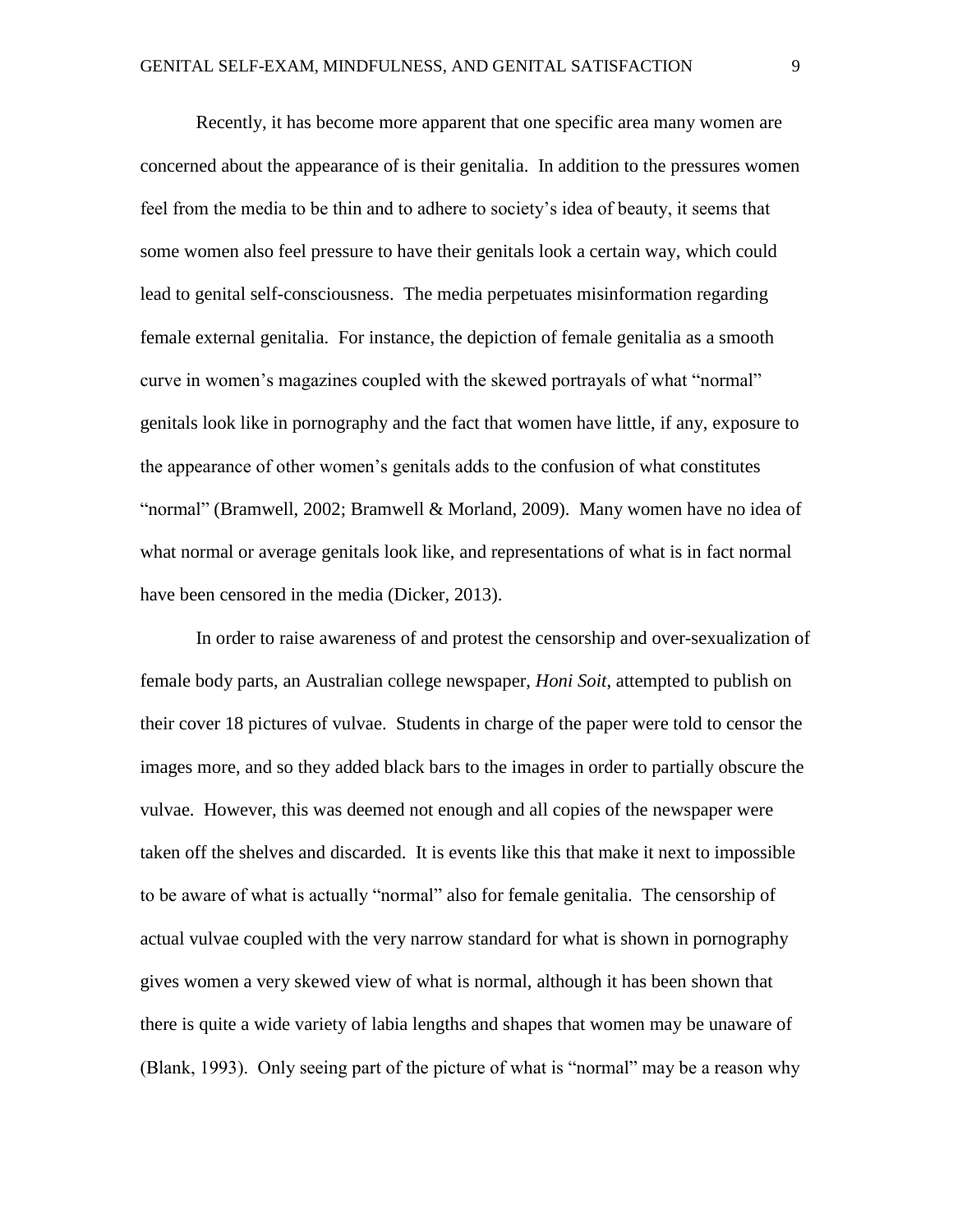so many more women are resorting to extreme measures such as female genital cosmetic surgery, or more specifically labiaplasty – the reduction of the labia minora, which like any surgery can yield very serious consequences (Tiefer, 2008).

In addition to the widespread ignorance of what is normal in terms of genital appearance, there also seems to be a distinct void in knowledge concerning women's genitals more generally. In fact, it has been shown that women are more accurate at labeling diagrams of internal female genitalia than external genitalia (Kirby, 1998). How is it that women are better at recognizing internal structures than external ones? Would it not make more sense that it would be the other way around, as the external structures are just that, external? This would make sense except that the clitoris and many other external structures are not directly involved in the process of reproduction. Women tend to have a better knowledge of the internal structures that are directly involved in reproduction, and also tend to learn about them at an earlier age (Kirby, 1998). This is reminiscent of the puritanical view that sex is only for procreation, and therefore the only female genital structures that are important are the ones that are directly related to the act of procreation.

Even more disconcerting is the lack of knowledge on the part of adolescents concerning correct medical terminology, as weighted and offensive slang terms generally replace the neutral, and in this case unfamiliar, medical ones. In a study conducted in an adolescent clinic, there was a distinct lack of recognition of basic terminology for the female genital structures (Ammerman, Perelli, Adler, & Irwin, 1992). But there was knowledge of common slang terms for those same structures. This deficit in knowledge of the correct clinical names was demonstrated regardless of prior sexual education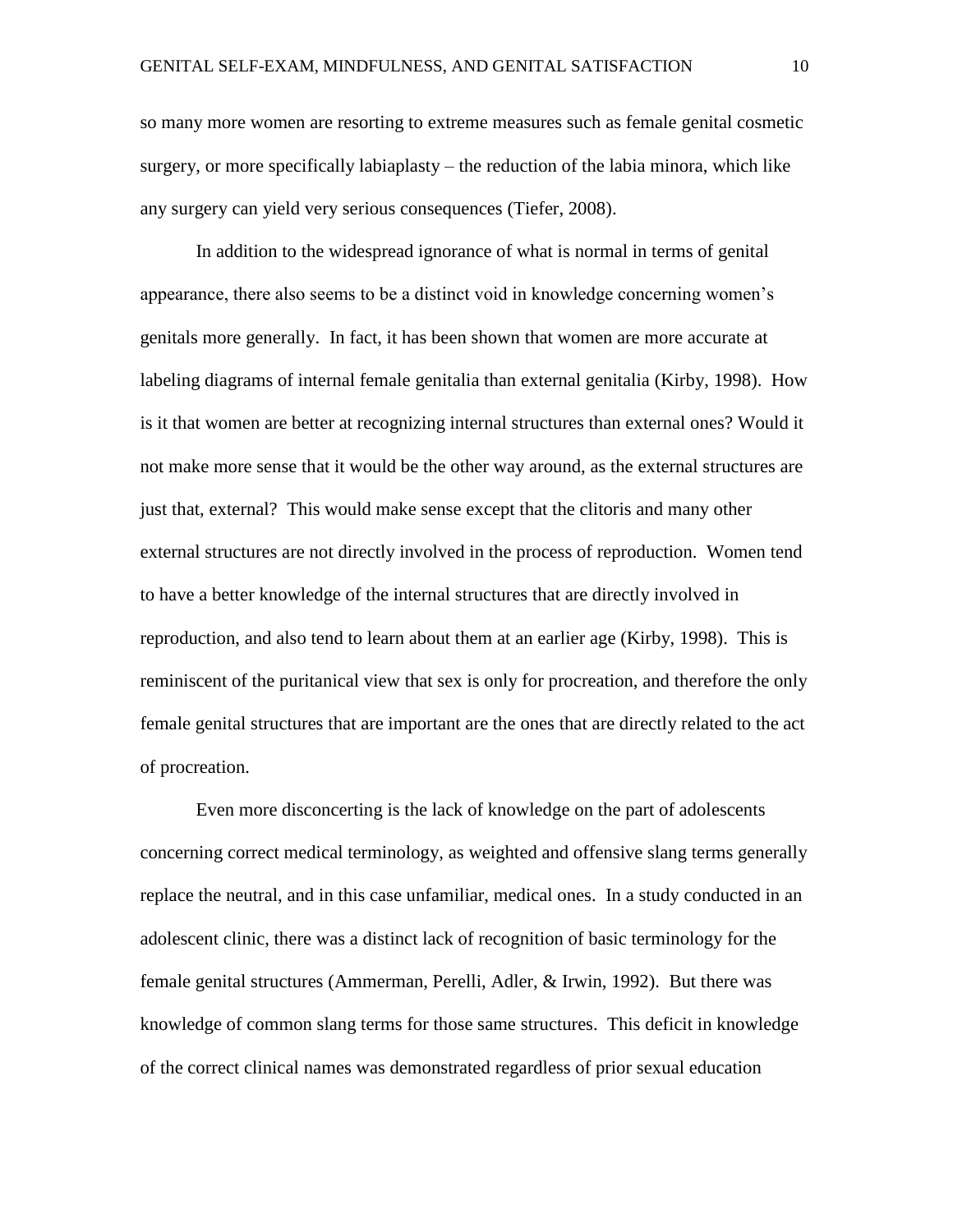background (Ammerman et al, 1992). This suggests that adolescents are getting much of their information about their sexual bodies from places outside of any formal sex education offered in schools, and therefore their knowledge more accurately represents the popular discourse surrounding sex. Because it is often difficult or uncomfortable for parents to discuss sexual topics with their children (Martin, Verduzco Baker, Torres, & Luke, 2010), it is likely that these same children turn to their peers for information. However, how much more informed are their peers? Considering that they are likely to have the same formal sex education background (or lack thereof), it is likely that they simply circulate misinformation that they heard from another peer, until this misinformation becomes the general knowledge. The perpetuation of offensive slang terminology in the popular vernacular also reinforces negative views of women and their place in sexual situations. This could not only lead to potential dangers for women, but it also leads to a negative self-image on their parts.

It was also shown in a study conducted by Braun and Kitzinger (2001) that it is not only adolescents who are spreading the ambiguity surrounding female genital structures. Both adult men and women frequently use slang terms and euphemisms to describe women's genitals. According to Braun and Kitzinger, the euphemisms used to describe female genitalia in particular were extremely vague and nonspecific. It was unclear from the slang terms what structure was actually being referenced: the terms for the labia could also be used for the clitoris and the terms for vagina doubled as terms for the anus, etc. This nonspecificity could be a contributing factor to women's confusion about the structures of their external genitalia. If women's understanding of their bodies comes from the general cultural understanding of them, then these cultural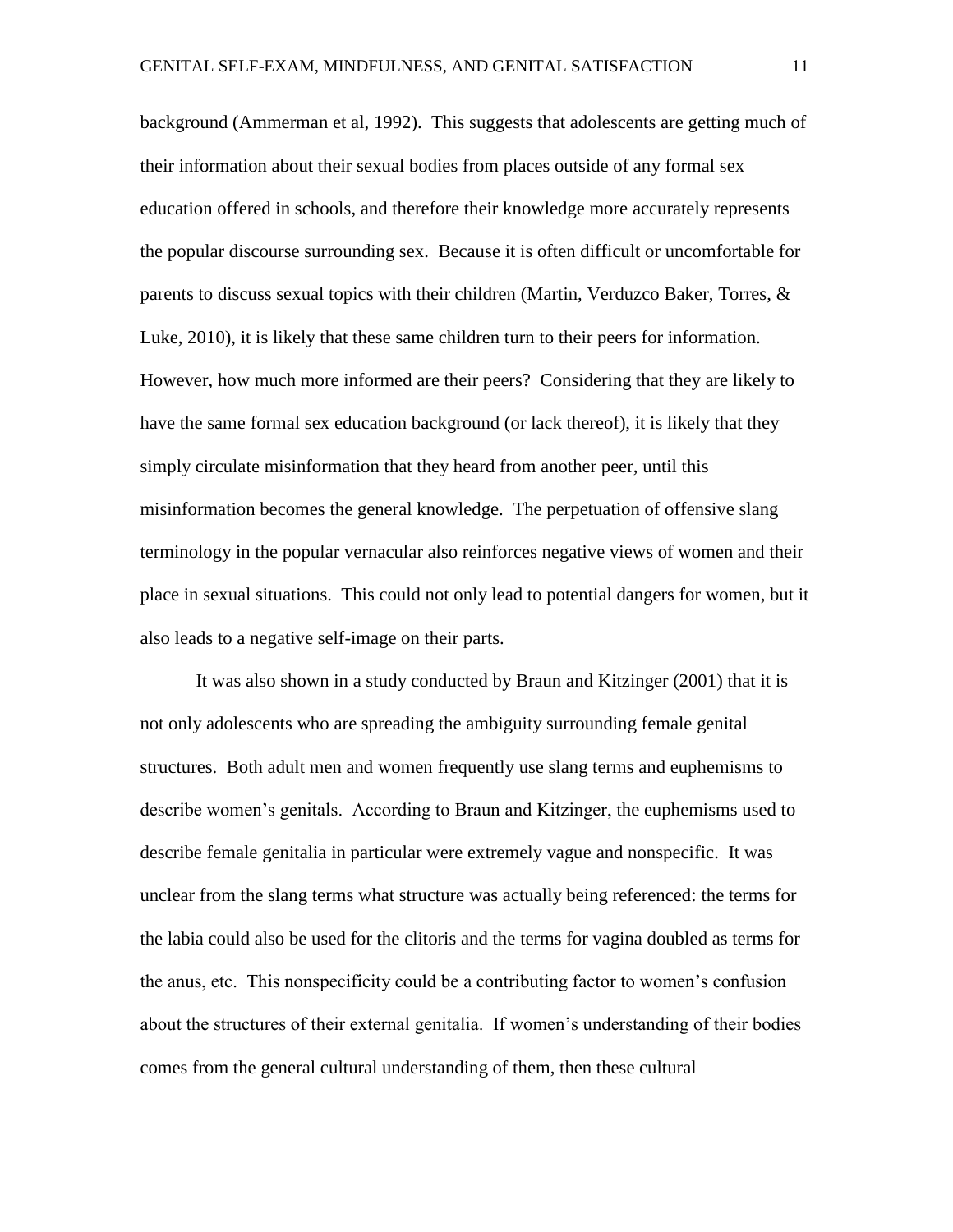representations are the only way that they have of making sense of their genitalia and their experiences with them (Braun & Wilkinson, 2001; Friedman, 2012).

It was also mentioned in the Braun and Kitzinger study that the euphemisms used to describe female genitalia connoted "space, receptacle, abjection, hair, animals, and money" (p. 156). None of these are particularly positive or flattering to say the least. The fact that popular slang terms are associated with things that are wretched and servile is clearly indicative of society's extremely negative views toward female genitalia.

The conception that women's genitals are dirty and smelly is also perpetuated by the media, which frequently display advertisements for feminine "hygiene" products that eliminate feminine odor, such as scented douches. However, douches can be very harmful to a woman's vagina because they alter the natural pH, which can easily lead to infection. In fact, normal, healthy vaginas should not smell; it is usually infections that cause the much discussed odor (Joannides, 2013). Even if women do not succumb to the pressures to rid themselves of their natural odor, these advertisements perpetuate the idea that women *do* smell and that their genitals are dirty things in need of cleaning. This message is received by both men and women, often resulting in unfounded anxieties regarding cunnilingus. These negative attitudes that women hold towards their genitalia can be very harmful in terms of their willingness or ability to discuss symptoms with, or seek help from, their healthcare providers if needed. Women are often ashamed and unwilling to examine their own genitals, and therefore are often unaware if there is a problem (Braun & Wilkinson, 2001). It has also been suggested that many women avoid the use of intervaginal products such as tampons and the NuvaRing because they are uncomfortable touching their genitals (Joannides, 2013).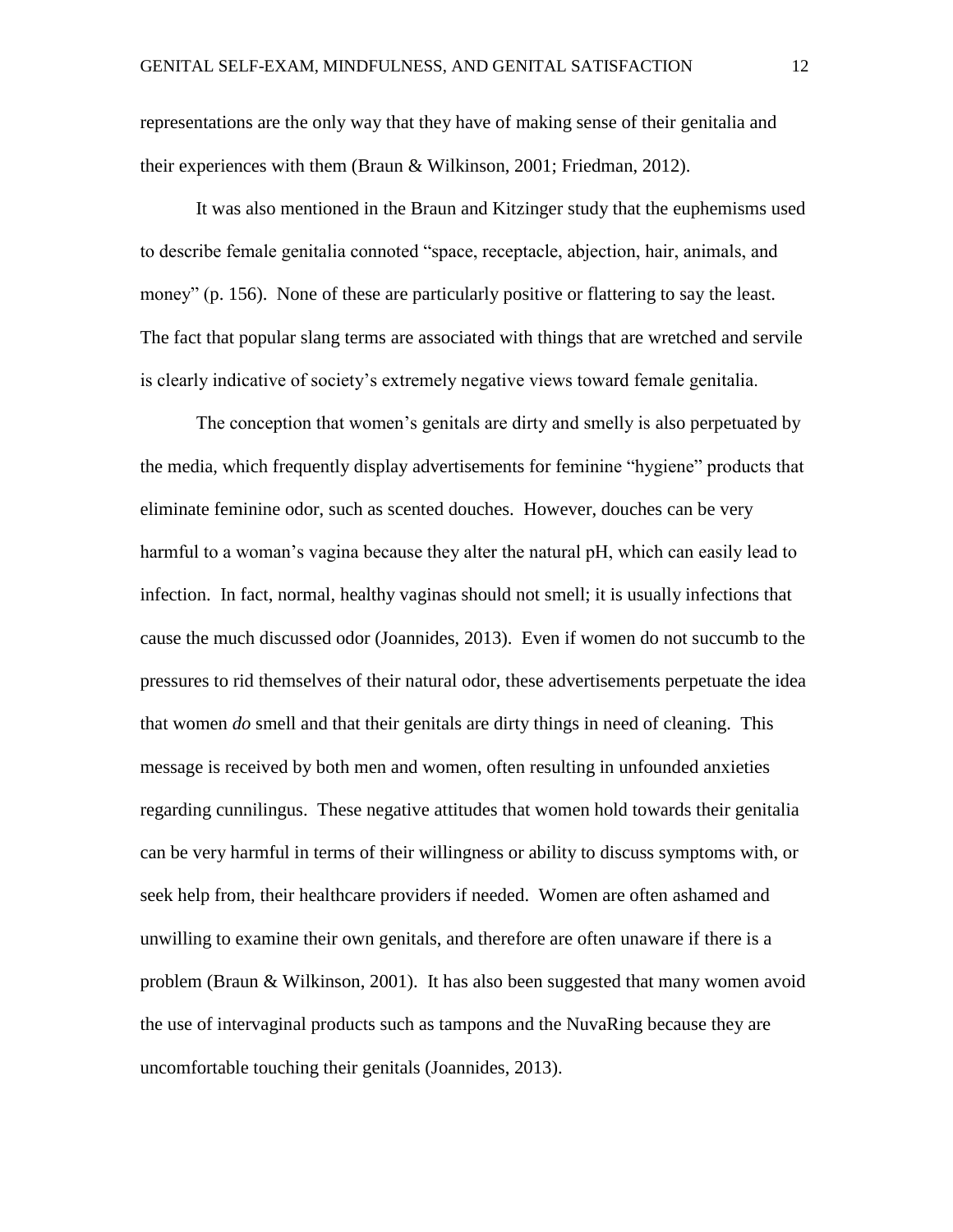In response to the apparently widespread shame and self-consciousness women experience about their bodies, the current study proposed that, as inspired by the feminist women's health movement practice of vaginal self-examinations, these negative effects could be lessened if women were encouraged to explore and appreciate their own bodies. It was hypothesized that these positive changes might occur in women's attitudes towards their sexual bodies because of an increased knowledge that they are normal or average, and that their bodies are not disgusting and dirty as they are often portrayed in the media and popular society. This increased knowledge hypothesis is suggested as opposed to a mere exposure effect (Petty, Wegener, & Fabrigar, 1997), in which women would start to develop a more positive attitude just through the process of being exposed to the appearance of their bodies multiple times. The reason for this is that it has been suggested that the mere exposure effect, which works below one's level of consciousness, although effective in the formation of attitudes is not as effective in the changing of previously determined attitudes (Crano & Prislin, 2006). Because this study rests on the assumption that women experience harmful psychological effects as a result of their internalization of society's negative attitudes, it is more useful to attempt to change an already formed opinion than to implant one where there exists another, contrary attitude. It has been shown that attitudes are more likely to change when the individual is presented with well-reasoned, logical (strong) arguments, and perhaps the personal perception of one's body as not being all that society has made it seem to be will constitute an argument concrete enough to convince some individuals to change their opinions of their own bodies.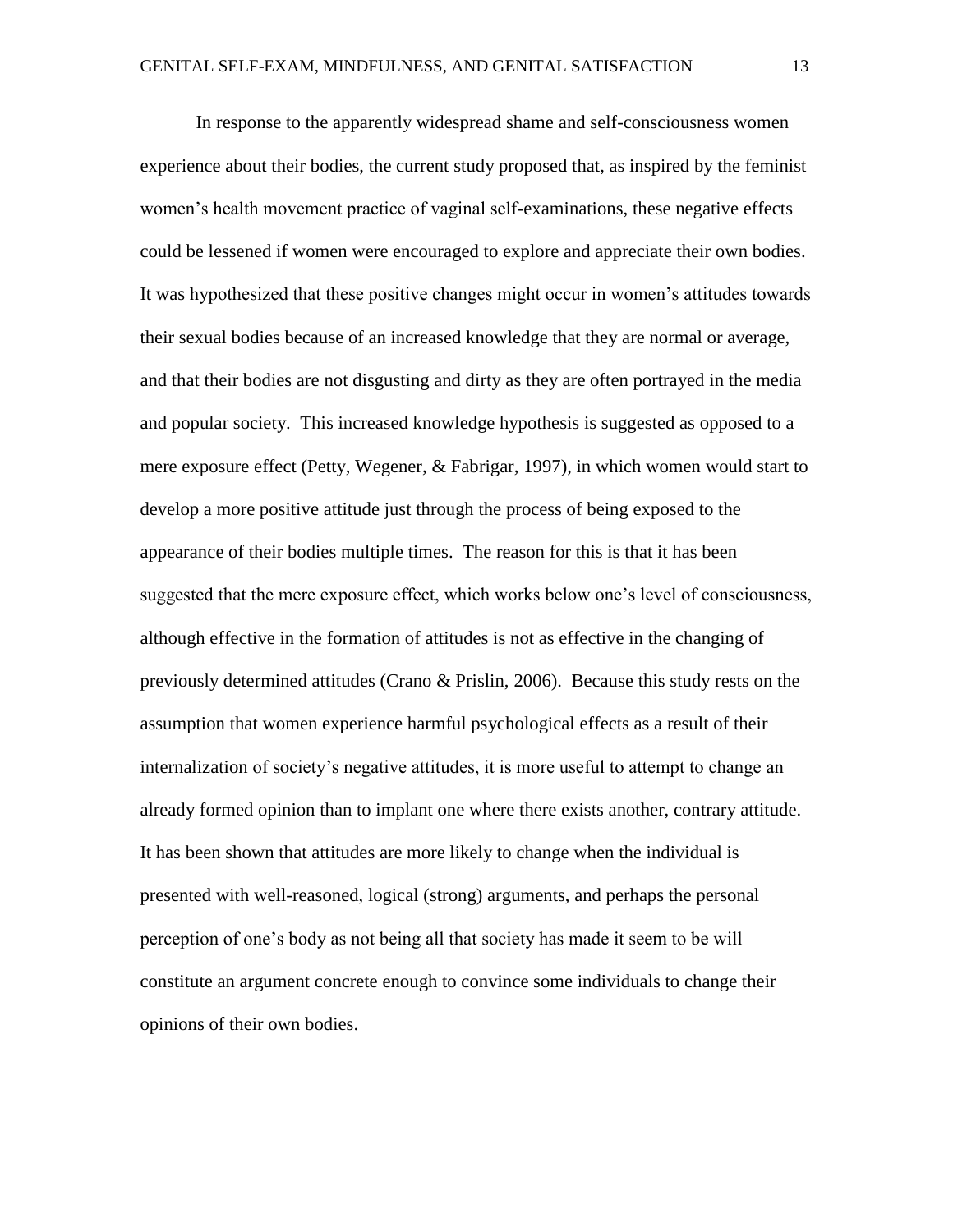#### **Current Study**

The aim of the current study was to demonstrate a connection between the feminist women's health movement practice of genital self-examination with the constructs of sexual self-esteem, and genital self-image and satisfaction, such that women who participate in the self-examination will exhibit a more positive attitude towards their bodies. It was hypothesized that this relationship would be mediated by a mindful mindset, which seems to have been used inadvertently during the original vaginal exams during the women's health movement and has already been established as relating to body esteem. In order to accomplish this, participants were recruited to take an anonymous internet survey that included a randomly assigned genital self-exam as a manipulation. It was hypothesized that participants who agreed to and were randomly assigned to complete a self-exam would exhibit higher levels of sexual self-esteem (SSE), and genital self-image (GSI) and appearance satisfaction (GAS) relative to other participants. In addition, it was hypothesized that mindfulness would be a significant mediator of the effect of self-exam on SSE, GSI, and GAS.

#### **Method**

#### **Participants.**

This study targeted women (those female-bodied individuals identifying as female) over the age of 18. The sample consisted of women over the age of 18 who responded to an ad for the survey on Mechanical Turk (MTurk), a resource through Amazon.com where individuals are paid small sums of money in order to complete tasks. MTurk was used as a recruitment tool as MTurk samples have been shown to be of more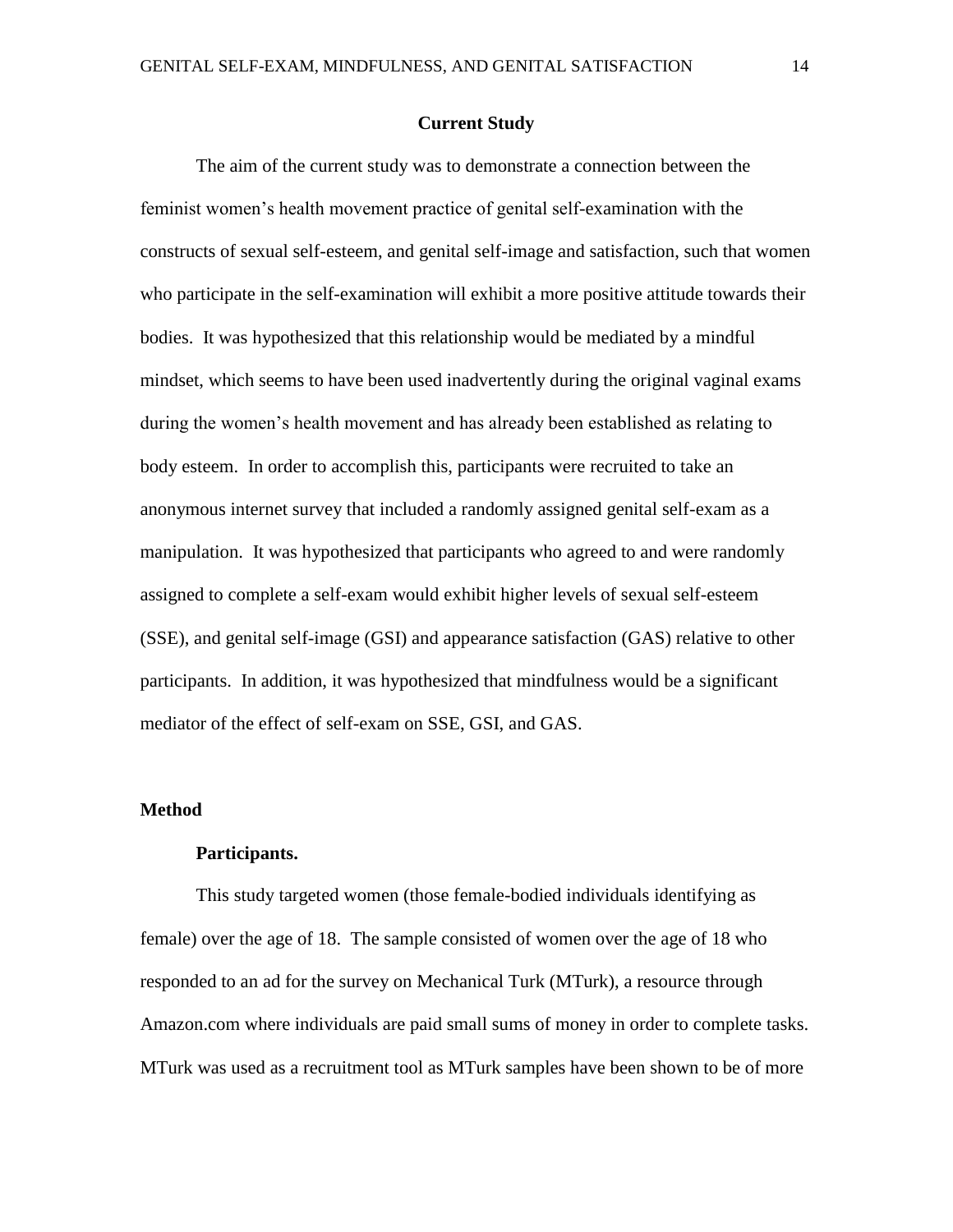diverse cultural and socioeconomic backgrounds, as well as age range, than generally found on a college campus (Casler, Bickel, & Hackett, 2013). The final sample included 259 participants, all identifying as female. All participants were treated within the APA Ethical Principals of Psychologists.

#### **Materials.**

*Female Genital Self-Image.* The Female Genital Self-Image Scale (FGSIS), developed by Herbenick and Reece (2010) was used to measure women's feelings and beliefs about their genitals. This scale was originally a 7 item scale, but as Herbenick et al. (2011) showed that a four-item version of the scale had better validity, the shorter version was used in this study. Participants rate their agreement with the statements given using 4 point Likert scales (higher numbers signifying more positive self-image).

*Female Genital Appearance Satisfaction.* The second construct investigated in this study, female genital appearance satisfaction, was measured using the Genital Appearance Satisfaction scale (GAS). This 11 item scale was developed by Bramwell and Morland (2009), where participants rate their agreement with statements about their genitalia on a 4 point Likert scale (higher numbers signifying higher satisfaction).

*Sexual Body Esteem.* Sexual body-esteem was measured using the 35 item Body Esteem Scale (BES, Franzoi & Shields, 1984), originally developed to measure men and women's level of body esteem. This scale has three subscales: Sexual Attractiveness, Weight Concern, and Physical Condition, all of which were used as in Fink et al.'s (2009) study of sexual body-esteem and mindfulness. As per their example, this study will also utilize the entire scale. For this scale, participants were asked to rank their feelings about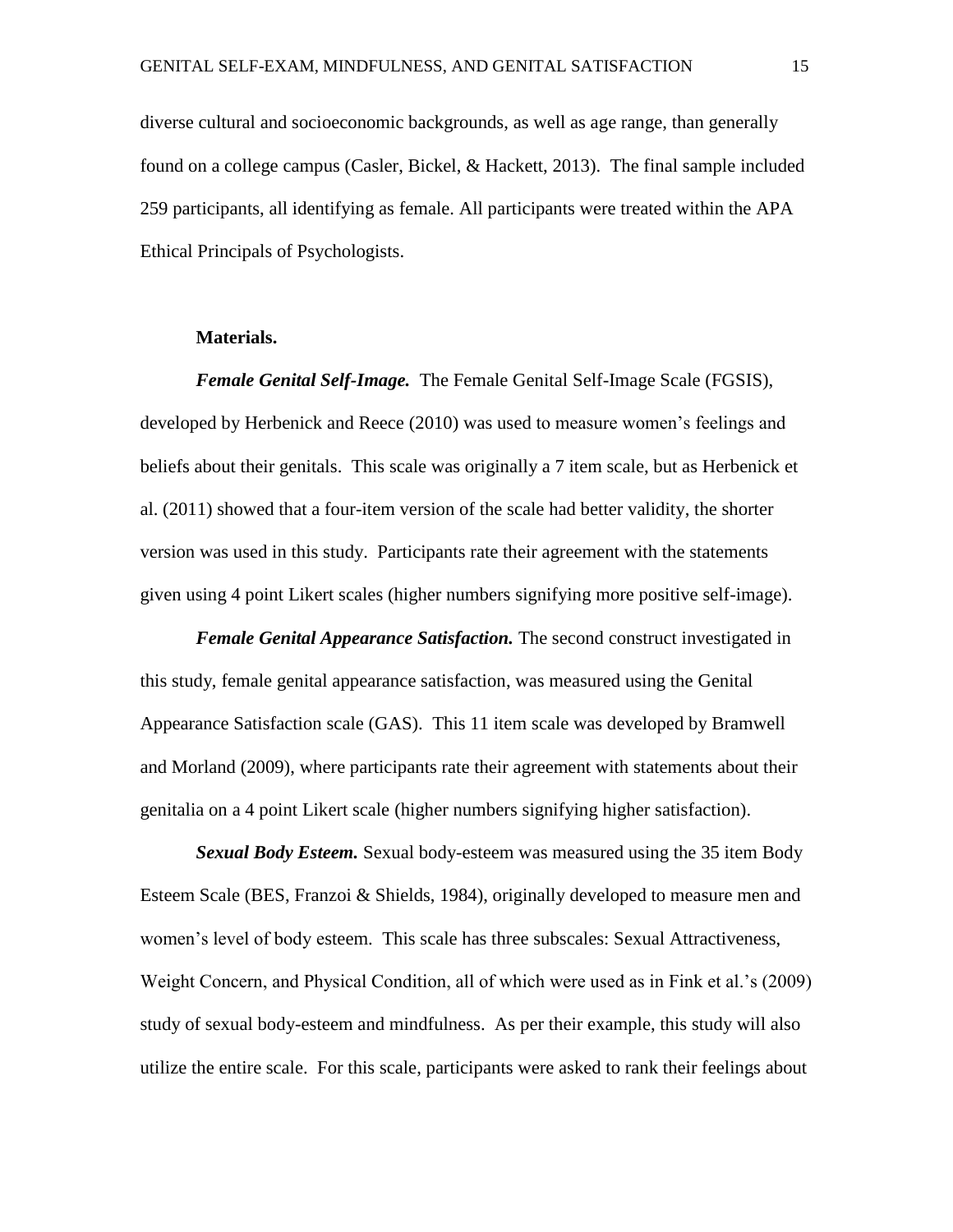individual body parts on a 5 point Likert scale (from very negative to very positive feelings).

*Mindfulness.* The 20 item Philadelphia Mindfulness Scale (PMS, Cardaciotto, Herbert, Forman, Moitra, & Farrow, 2008) was used to assess a person's level of mindfulness. Participants rated how often each statement accurately described their feelings on a 5 point Likert scale ranging from *never* to *very often*. This scale also included two subscales, Acceptance and Awareness. The questions belonging to each subscale were alternated.

*Liberal Sex Attitudes***.** The Liberal Sex Attitudes Scale developed by Snyder, Simpson, and Gangestand (1986) was used to measure and to control for participant's attitudes about sex. This scale consists of 6 items for which participants rate their level of agreement with the given statements on a 5 point Likert scale (higher number signifying a more liberal attitude towards sex).

*Sexual Experience and Hygiene***.** This measure included a series of questions asking participants if they have engaged in certain behaviors, and if they had, they then rated their comfort level while engaging in those behaviors. One example of a question is:

Do you use tampons? (*Yes, no*) If so, please rate your comfort level with using tampons (very comfortable, somewhat comfortable, somewhat uncomfortable, very uncomfortable).

These questions were aimed at assessing a woman's experience and comfort level with her genitals through her use of intervaginal products and participation in oral sex (for all questions used for this measure, see Appendix D).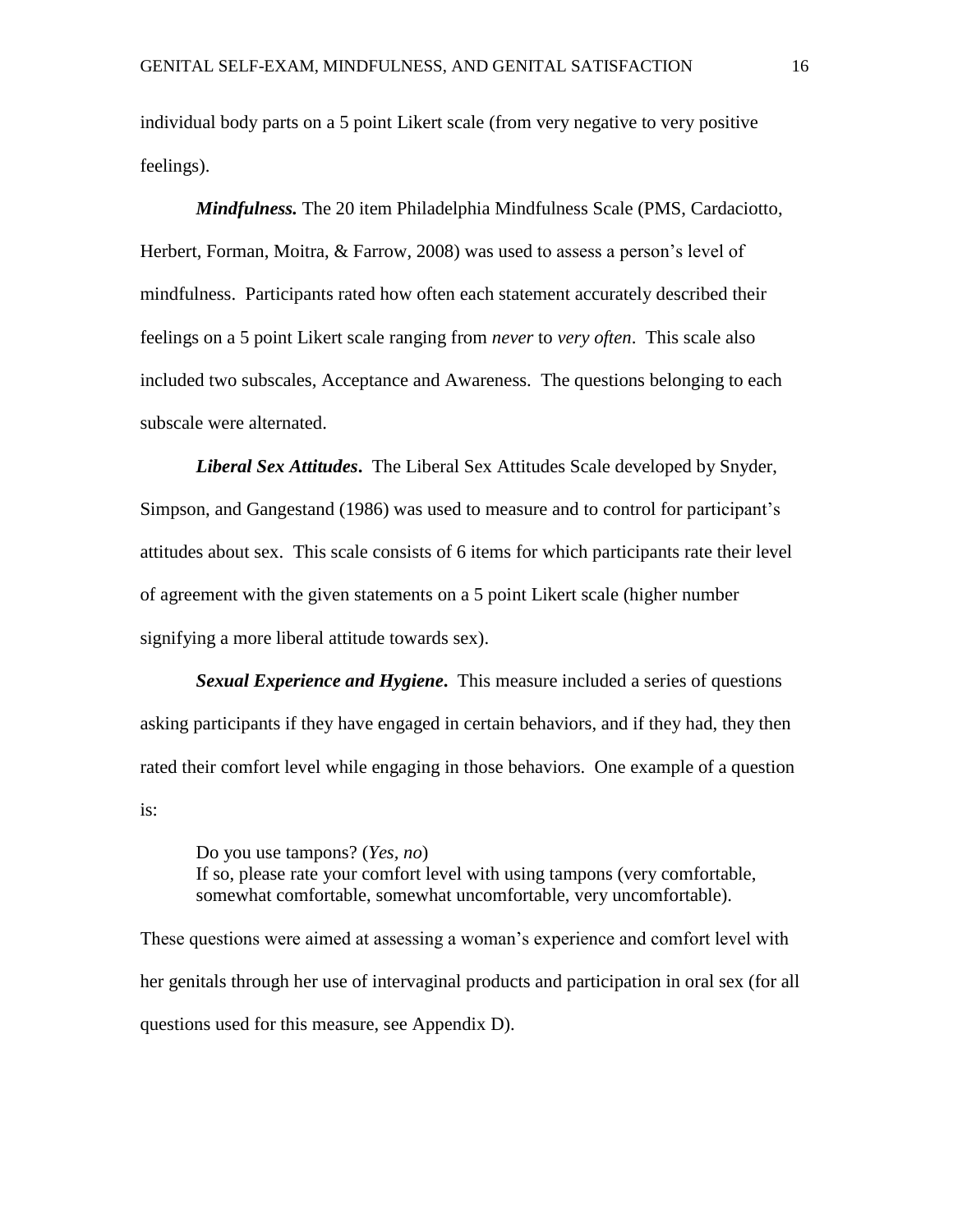*Instructions for Self-Exam.* A brief set of instructions (See Appendix B) was given to participants who indicated that they were willing to perform a self-exam and then were subsequently randomly assigned to one of two conditions (self-exam vs. no self-exam). In addition to giving basic instructions for a self-exam, the instructions also encouraged participants to maintain a mindful mindset (although the term "mindfulness" was not used, the construct was described).

#### **Procedure.**

Participants who responded to an ad on MTurk clicked on a link to the survey (which was on SurveyMonkey, a website used for creating and disseminating surveys). Upon providing informed consent, participants were asked their gender (*female, male, decline to state*). Any response other than female directed the participant to the end of the survey where they were thanked for their time. This question was aimed at weeding out people who agreed to participate even though the survey was for female participants only. If the participant clicked the "female" option, they were directed to a page that included a brief description of what a genital self-exam would entail. Then participants were asked whether or not they would be willing to perform a genital self-exam. If they indicated that they were not willing to do the exam, but were willing to answer questions related to genital self-image, appearance satisfaction, and sexual body esteem, they were directed to the rest of the survey questions. If they did provide consent, they were randomly assigned to either complete the self-exam following the provided instructions, or to continue straight to the other questions.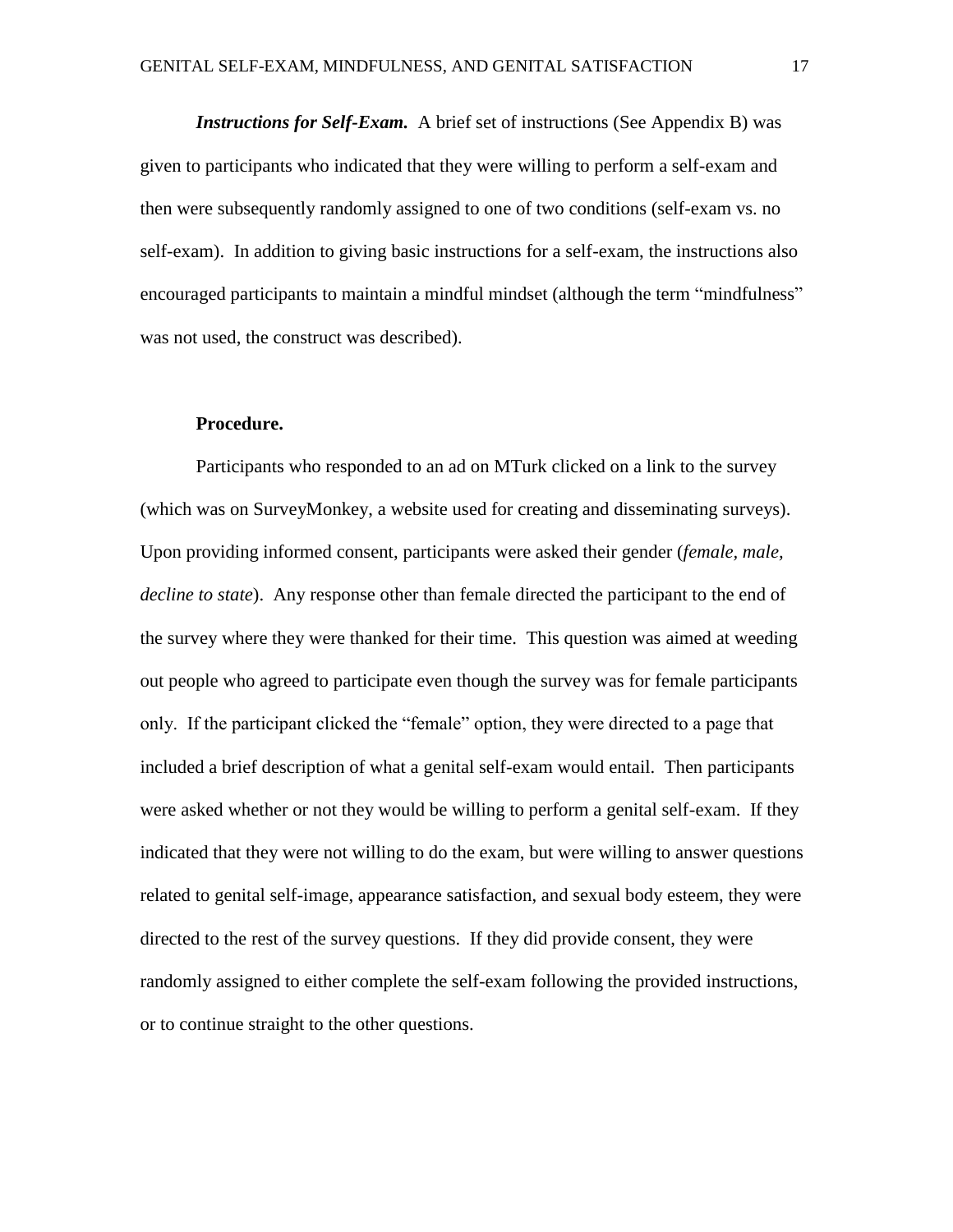The first scale that all participants encountered was the Female Genital Self-Image Scale (FGSIS), then the Genital Appearance Scale (GAS), the Body Esteem Scale (BES), the mindfulness scale, the control measure of liberal sex attitudes, and finally, the sexual experience and hygiene supplementary questions were completed in this order. When finished with the survey, participants were thanked for their participation in the survey, and compensated through MTurk.

#### **Results**

It was found that participants generally scored highly on measures of the dependent variables, with the exception of perceived knowledge of female genital anatomy, in which participants showed a very low mean knowledge relative to the scale range (See Appendix D, Table 1).

It was hypothesized that in general women would have negative attitudes towards their genitals. However, the data from this study do not support this. It was found using a one sample t-test that participant's mean scores on the Genital Appearance Satisfaction scale  $(M = 2.07, SD = .59)$  did not significantly differ from the neutral score of 2.5 (the score in between "disagree" and "agree"),  $t[206] = 1.47$ ,  $p = .143$ . On the other hand, participant means for Female Genital Self-Image did significantly differ from the neutral score (also 2.5),  $t[239] = 30.19$ ,  $p < .001$ . However, the means of this group ( $M = 3.34$ ,  $SD = .69$ ) indicate that participants had a significantly positive genital self-image, suggesting the opposite of the original prediction.

Secondly, it was hypothesized that there would be a difference between groups of self-exam conditions (assigned, not assigned, opted out) on the dependent variables. When given the option to opt-out of the self-exam, only 10.04% of participants opted out,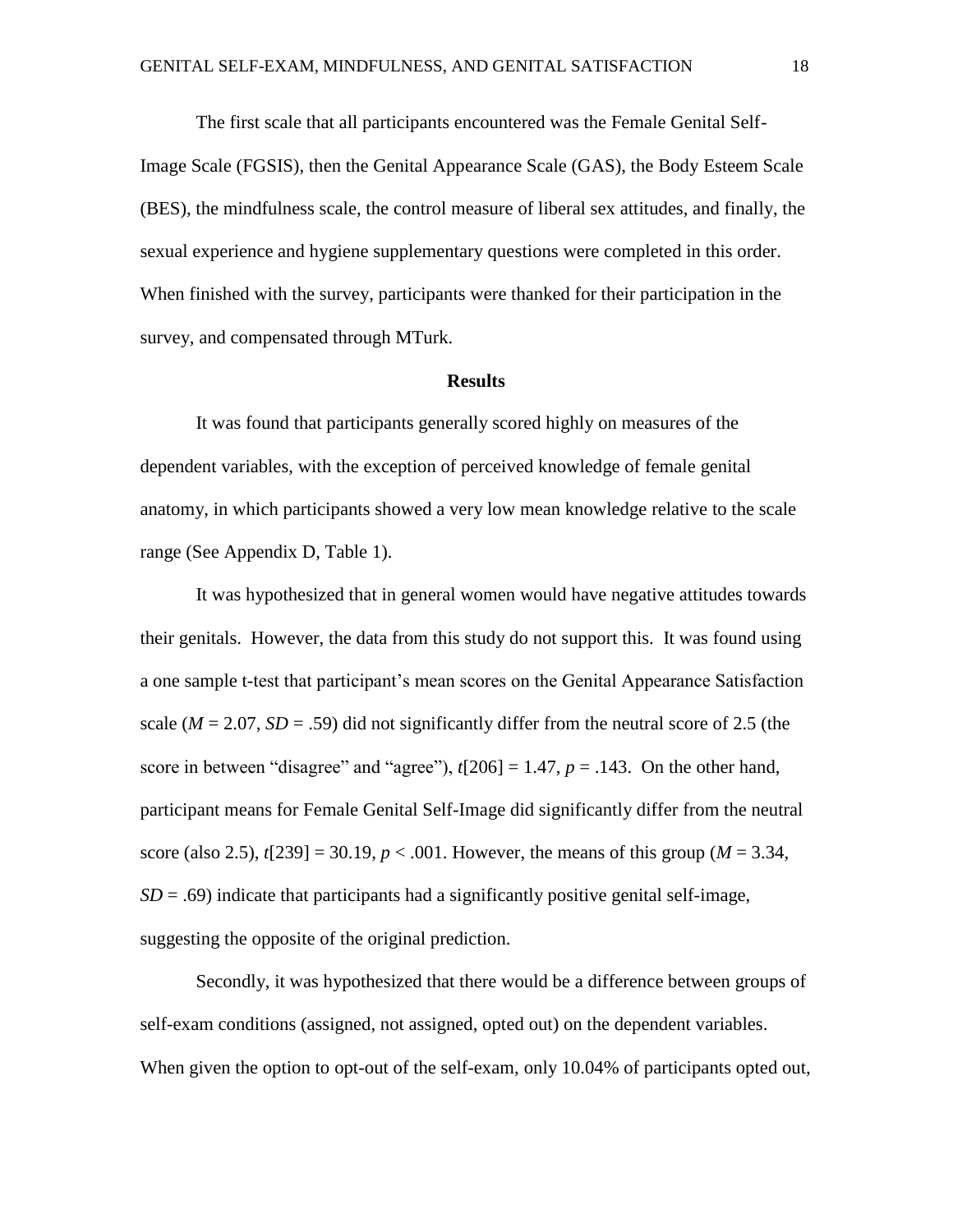leaving 89.96% in the pool to be randomly assigned. It was found using an analysis of variance that there was no significant effect of self-exam condition on FGSI,  $F(1, 142) =$ .09, *p* = .771, GAS, *F*(1, 142) = 1.16, *p* = .282, Mindfulness, *F*(1, 142) = .04, *p* = .849, or SBE,  $F(1, 142) = .19$ ,  $p = .666$ . However, there was a marginally significant relationship between self-exam condition and LSA,  $F(1, 142) = 2.59$ ,  $p = .109$ , suggesting that there is a relationship between self-exam condition and how liberal a person's attitude about sex is. The effect of self-exam condition remained insignificant on FGSI, GAS, and SBE even after LAS was controlled in an analysis of covariance  $(F(1, 142) = .20, p = .658,$  $F(1, 142) = 0.00$ ,  $p = 0.988$ ,  $F(1, 142) = 0.350$ ,  $p = 0.555$ , respectively). However, there was found to be a marginal effect of self-exam condition on Mindfulness,  $F(1, 142) =$ 3.160,  $p = .077$ , when LSA was controlled.

In light of the previously stated non-significant results, the proposed mediational analysis would not be appropriate, as in order to suggest that one variable mediates the relationship between two others (in this case self-exam condition and FGSI, GAS, or SBE, mediated by Mindfulness), a relationship between the first two variables must be found (i.e. between self-exam condition and FGSI, SBE, or GAS). However, exploratory analyses revealed a significant positive relationship was found between Mindfulness and Body Esteem, *r*(163) = .24, *p* = .002, FGSI, *r*(186) = .37, *p* < .001, GAS, *r*(174) = .39, *p*  $< .001$ , and LSA,  $r(185) = .17$ ,  $p = .023$ . Interestingly, Mindfulness was found to have a significant negative relationship with Perceived Knowledge of Female Genital Anatomy (PKFGA, found using the question about the participant's level of anatomy knowledge),  $r(189) = -.16$ ,  $p = -.031$ , where higher levels of mindfulness predicted lower levels of perceived knowledge.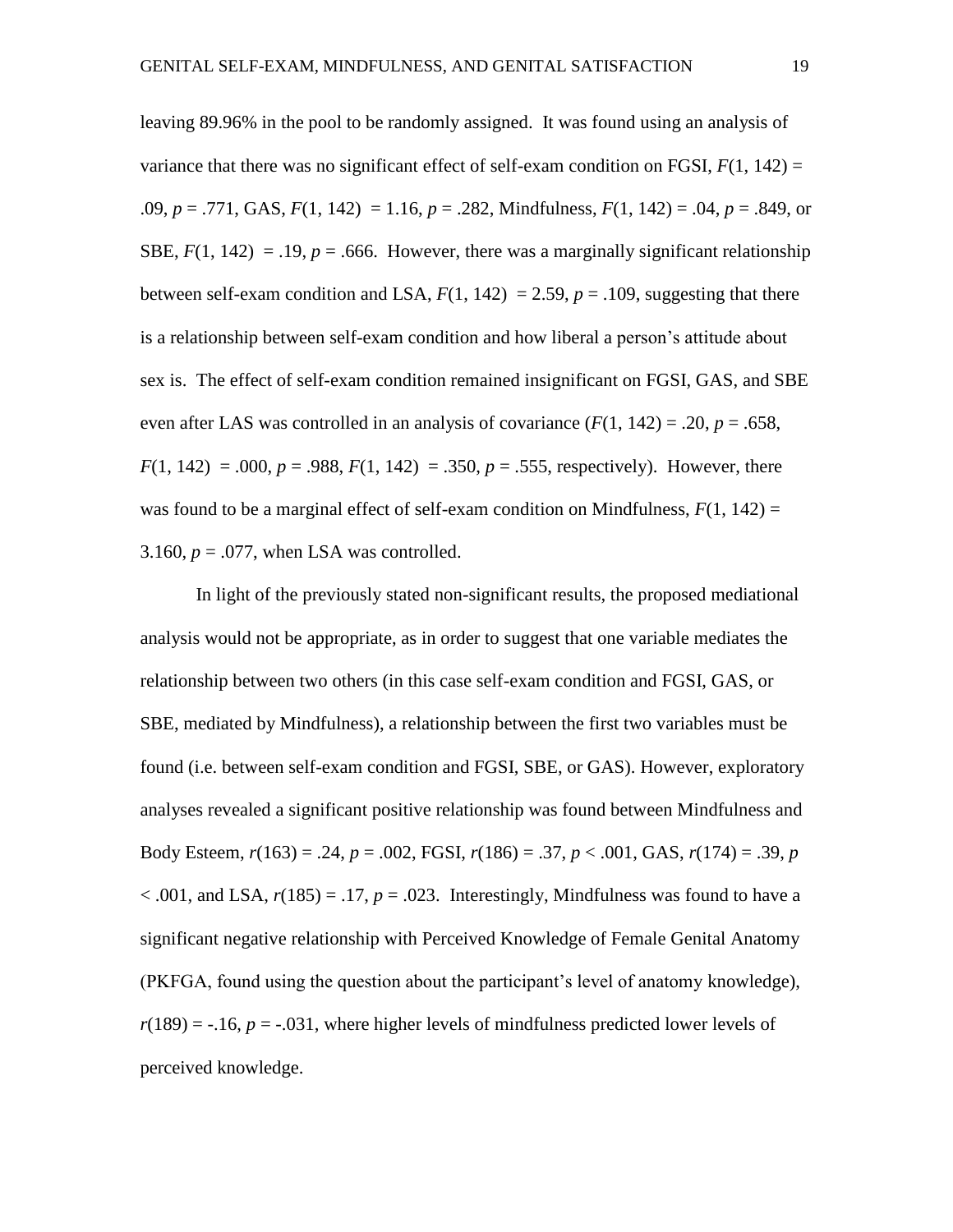Also interestingly, the two separate subscales of Mindfulness, Awareness and Acceptance, were found to be significant predictors of different dependent variables. As stated above, while Mindfulness significantly predicted all of the dependent variables, Awareness was found to have a significant positive relationship only with FGSI,  $r(199) =$ .26,  $p < .001$ , and Body Esteem,  $r(172) = .41$ ,  $p < .001$ , while Acceptance was found to have a positive relationship with GAS,  $r(184) = .41$ ,  $p < .001$ , and LSA,  $r(198) = .23$ ,  $p =$ .001.

There also were found to be significant relationships between several other of the dependent variables (See Table 2), the strongest being the relationship between FGSI and SBE. Secondly, there was a relationship found between GAS and FGSI, which is unsurprising given the similarities between the two scales. Lastly, and arguably most interestingly, there was found to be a significant negative relationship between PKFGA and LSA.

A chi square test of independence was also used to assess whether self-exam condition and whether or not a participant masturbated, used tampons, engaged in cunnilingus, or their perceived knowledge of female anatomy were related. This test was found to be non-significant for all variables, meaning that self-exam condition was not demonstrated to have a relationship with tampon usage,  $X^2(2, N = 216) = 2.85$ ,  $p = .241$ , perceived knowledge of anatomy,  $X^2(4, N = 217) = 5.43$ ,  $p = .246$ , masturbation,  $X^2(2, N)$  $= 215$ ) = 2.77, *p* = .251, or previous cunnilingus engagement,  $X^2(3, N = 259) = .92$ , *p* = .821.

Reliability measures were performed for the LSA, FGSI, GAS and SBE scales (See Table 3), with all scales showing good reliability with the exception of LSA.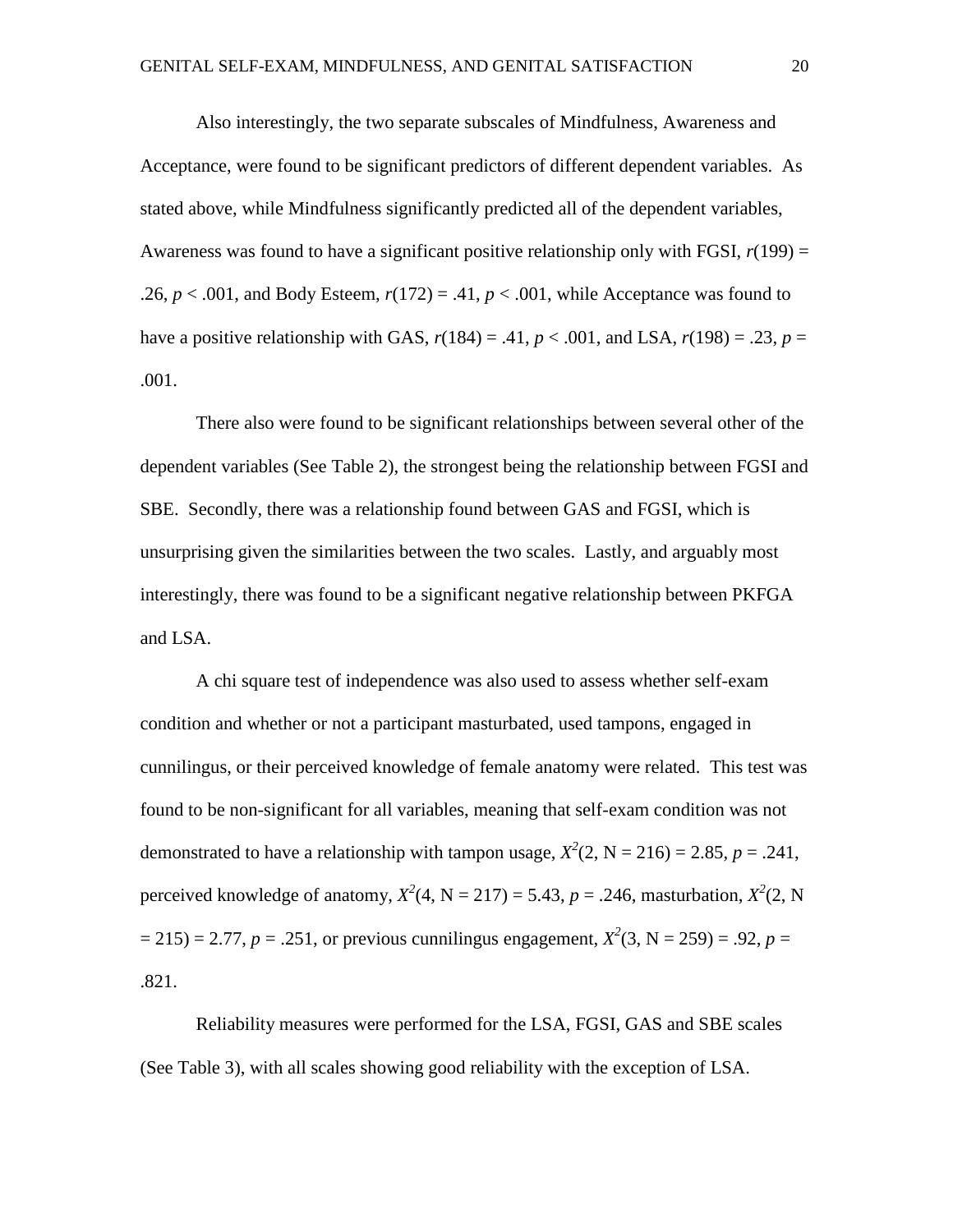#### **Discussion**

This study's preliminary hypothesis that women generally have a negative attitude towards their genitalia was not supported by the sample. This could be due to the fact that women do not actually hold negative feelings. However, there is evidence to support the possibility that the sample was not representative of women in the United States as a group. First of all, in order to comply with Amazon's adult content restriction rules, a warning was placed in the title of the task on MTurk notifying the workers that the task contained adult content, as well as a restriction limiting participation only to those workers who had an adult qualification. The adult content restriction is required for tasks containing explicit sexual content such as nudity. Although this study did not contain graphic images or descriptions, the adult content restriction was used as a safeguard considering the sexual nature of many of the questions. In so doing, this limited the sample to those who may have been attracted to a task that may contain adult content, and presumably these individuals would be more comfortable with sex and perhaps their own sexuality. Given the framework that this study adopted, this could potentially mean that because this sample was more comfortable with sexual topics they would have a more positive attitude concerning their own sexual bodies than the general population.

One possible outcome of a more sexually-comfortable sample was the surprising number of participants who opted in to complete a genital self-exam. Unexpectedly, the vast majority agreed, with 89.96% opting-in. It is arguable also as to why participants opted out of the self-exam. It may not have been due to a lack of discomfort with the exam itself, but that the participant's circumstances at the time were not conducive to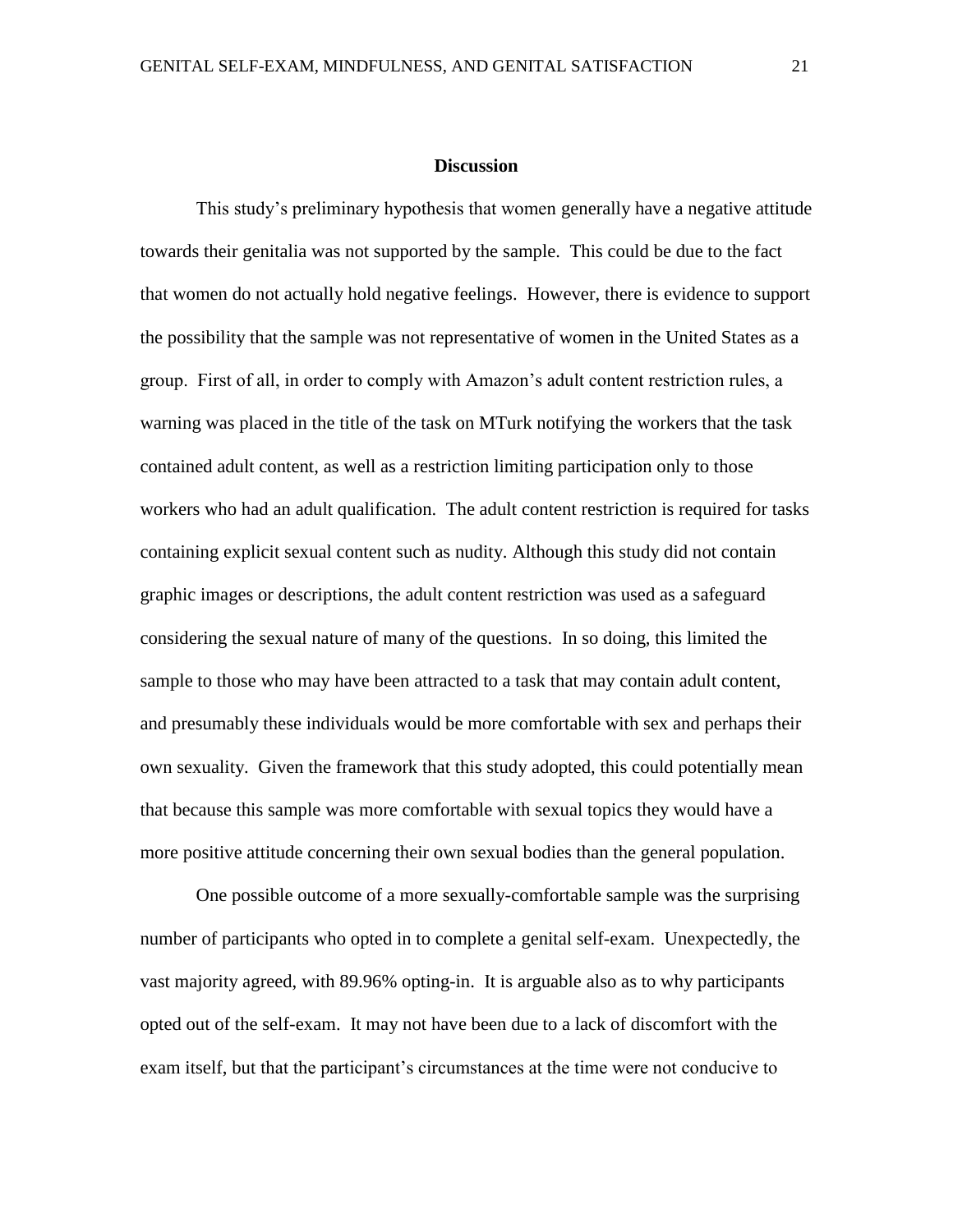completing one at that time (perhaps they were in a coffee shop working on their computer, or surrounded by others) and therefore they opted out when they may have in other circumstances completed one.

The second hypothesis for this study that self-exam condition (self-exam, no selfexam, and opt-out) would affect Genital Appearance Satisfaction (GAS), Female Genital Self-Image (FGSI), and Sexual Body Esteem (SBE) also was not supported by the sample. The basis of this study rested on the assumption that a majority of women would have negative feelings toward their genitalia, and therefore a solution was proposed. However, the first condition was not met.

Although the main hypotheses were non-significant, there was an unexpected finding regarding the variable of Mindfulness, which according to the existing scale was separated into two subcategories: Awareness and Acceptance. It was found that Acceptance was a significant predictor of GAS and Liberal Sex Attitudes (LSA), while Awareness was a significant predictor of FGSI and SBE. It does not make intuitive sense why this is so, as the GAS and FGSI scales are very similar in both their wording and questions. In fact, the GAS scale has more questions pertaining to actual awareness of the individual's genitals (such as during exercise) than the FGSI scale, yet it correlated with Acceptance and not Awareness. The developers of the Philadelphia Mindfulness Scale also found that the two subscales do not correlate with each other, and therefore suggested that they should be examined separately (Cardaciotto et al., 2008). The awareness subscale was intended to measure the attention aspect of mindfulness, which is the actual behavioral part, while the acceptance aspect tapped into the lack of negative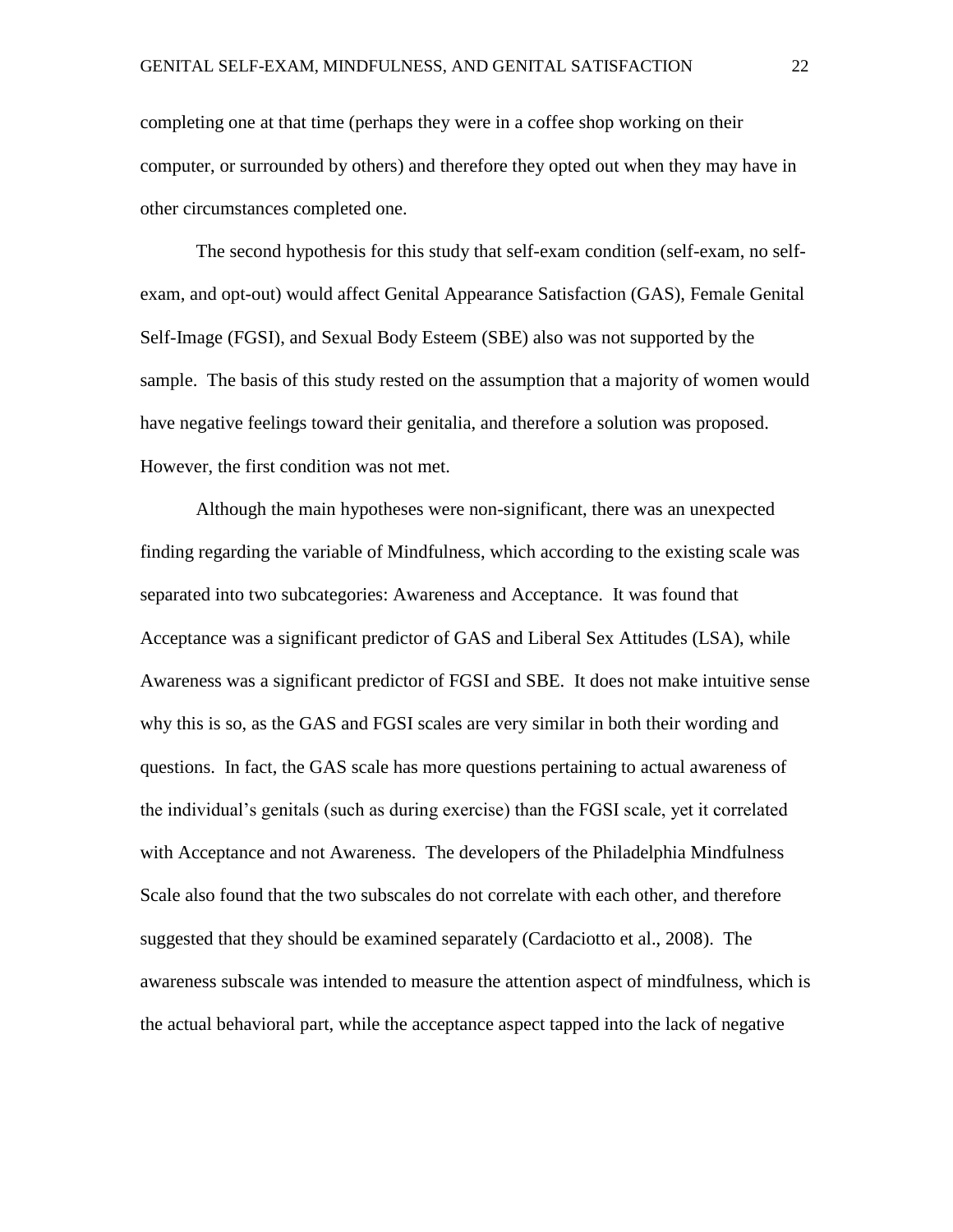evaluation aspect. However, it is unclear as to why the certain dependent variable scales were correlated with the aspect of mindfulness that they were.

Regarding the results of Mindfulness as a whole, the data confirmed the findings of previous studies (Fink et al., 2009; Stewart, 2004) that there exists a relationship between mindfulness and sexual body esteem. However, this study adds to the literature a demonstrated relationship between mindfulness and genital satisfaction and self-image. This finding adds to the body of work surrounding mindfulness as a contributor to more positive feelings about the self and one's body. It makes sense considering the literature mentioning the generalization of attitudes (Schooler, et al. 2005) that a more positive general body esteem, perhaps enhanced by a mindfulness approach, would generalize to other areas of the body, therefore including more positive feelings about one's genitalia. This suggests that education about mindfulness could be a more effective intervention for genital self-consciousness and dissatisfaction than genital self-exams through the overall increase in positive body esteem and satisfaction.

There was also found to be no significant relationship between self-exam condition and perceived knowledge of female anatomy, which suggests that the hypothesis that more knowledge of female genitalia would make a female more comfortable with her own. However, it could also be that because the group of participants who opted out of the self-exam was so small, this effect was not seen. Also, the nature of the manipulation being a one-time event of a short duration could have also mitigated any effect in this area. Contrary to expectations, it was also found that a more liberal sexual attitude predicted less perceived knowledge of female genital anatomy. This finding may also support the idea that more knowledge does not necessarily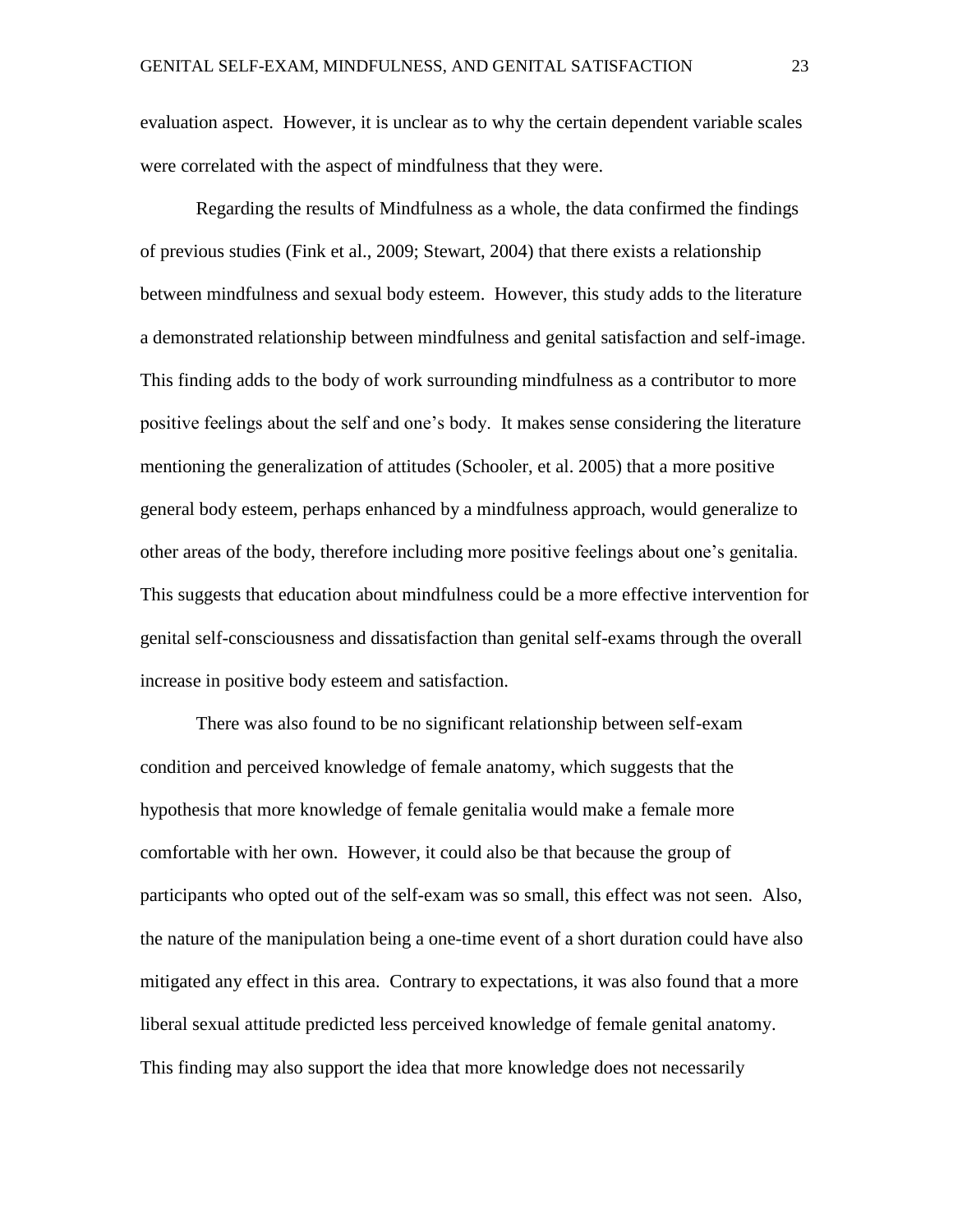translate to more comfort, or in this case, liberal attitude. There was also no significant relationship between self-exam condition and use of tampons, masturbatory habits, or previous engagement in cunnilingus, which were all expected to be more common among the group of participants who opted-in to complete the self-exam.

As discussed above, one limitation of this study was the nature of the manipulation itself. It is likely that a routine of genital self-exams would be more effective in creating an effect on a woman's satisfaction with, as well as increasing knowledge of her genitalia. Secondly, it would have been useful to include a manipulation check into the survey materials, as there was no way to confirm that participants did indeed complete the self-exam. Lastly, it was found post-data collection that the scale measuring Liberal Sex Attitudes did not exhibit satisfactory internal reliability, which could have affected the data associated with it.

Further directions for this research should involve obtaining a more representative sample of women, perhaps through the use of a service other than MTurk. Also, the genital self-exam would presumably be much more effective if done as a routine than as a one-time occurrence, so a longitudinal design would be helpful in determining the actual efficacy of the self-exam. However, the issue of obtaining willing participants still stands, as the women who elect to perform regular vaginal exams for the purpose of a psychological study are presumably more comfortable with their genitals and sexuality, thus skewing the participant pool once again.

It should also be further examined as to whether mindfulness approaches prove to be an effective intervention tool for women experiencing negative feelings toward their genitalia, or bodies in general. It would be useful to establish a channel of causation in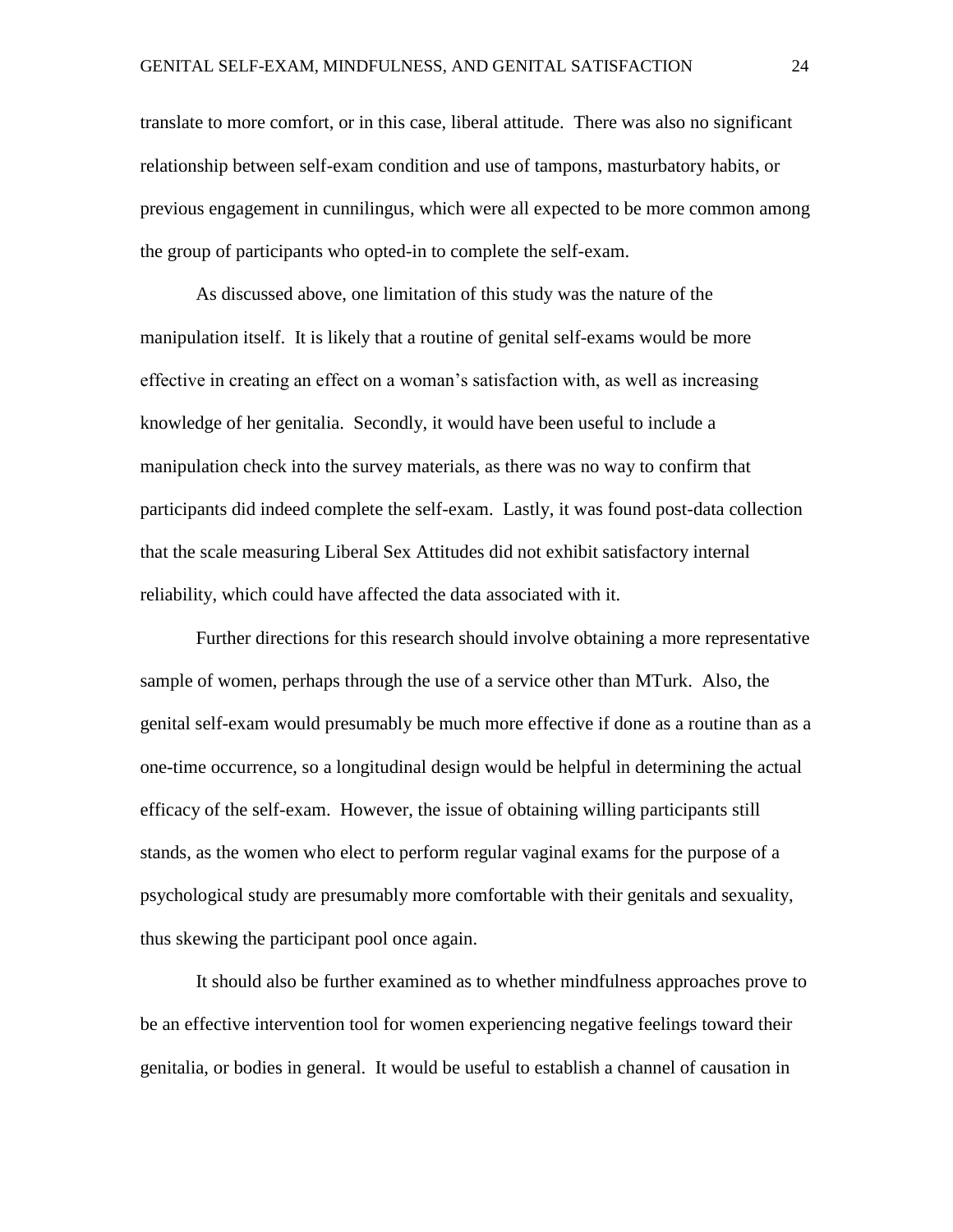this relationship, as education about mindfulness could be a helpful therapy tool if proven to be effective in the increasing of positive emotions and attitudes.

One-time genital self-exams are not necessarily an effective method of increasing genital satisfaction, self-image, or body esteem, but perhaps through the implementation of a routine, or experimentation with a more representative sample, these effects could change. However, the practice of mindfulness does seem to be an effective tool and should be explored further.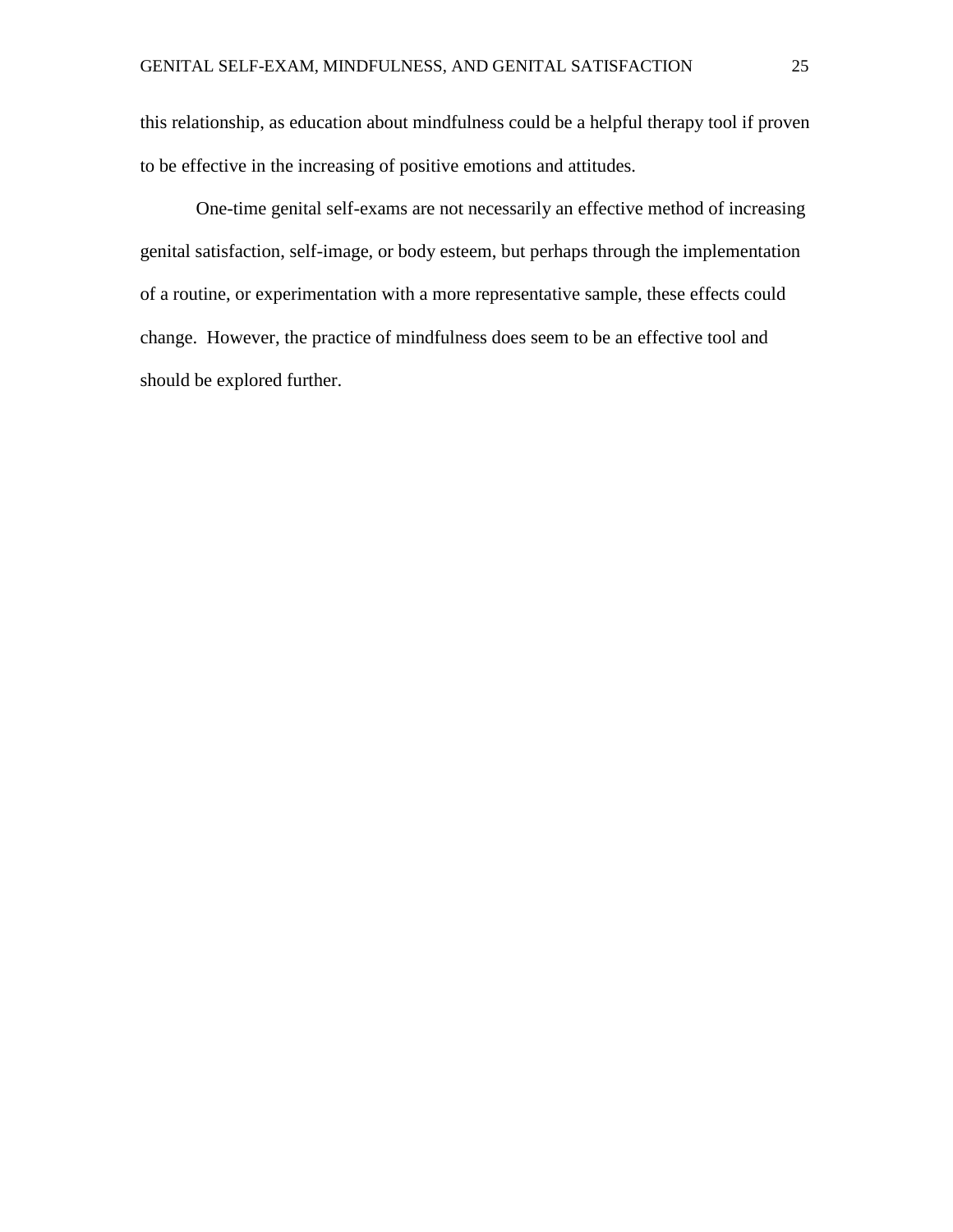#### References

- American Psychological Association, Task Force on the Sexualization of Girls. (2010). *Report of the APA Task Force on the Sexualization of Girls*. Retrieved from http://www.apa.org/pi/women/programs/girls/report-full.pdf
- Ammerman, S. D., Perelli, E. P., Adler, N., & Irwin, C. E. (1992). Do adolescents understand what physicians say about sexuality and health? *Clinical Pediatrics, 31*, 590-595.
- Blank, J. (1993). *Femalia*. San Francisco: Down There Press.
- Boston Women's Health Collective (1998). *Our Bodies, Ourselves for the New Century*. New York: Touchstone.
- Bramwell, R. (2002). Invisible labia: The representation of female external genitals in women's magazines. *Sexual and Relationship Therapy, 17*, 188-190.
- Bramwell, R., & Morland, C. (2009). Genital appearance satisfaction in women: The development of a questionnaire and exploration of correlates. *Journal of Reproductive and Infant Psychology, 27*, 15-27.
- Braun, V., & Kitzinger, C. (2001). "Snatch," "hole," or "honey-pot"? Semantic categories and the problem of nonspecificity in female genital slang. *The Journal of Sex Research, 38*, 146-158.
- Braun, V., & Wilkinson, S. (2001). Socio-cultural representations of the vagina. *Journal of Reproductive and Infant Psychology, 19*, 17-32.
- Bryant, B., & Wildi, J. (2008). Mindfulness. *Perspectives for Managers, 26*, 1-4.
- Calogero, R. M., Pina, A., Park, L. E., & Rahemtulla, Z. (2010). Objectification theory predicts college women's attitudes toward cosmetic surgery. *Sex Roles, 63*, 32-41.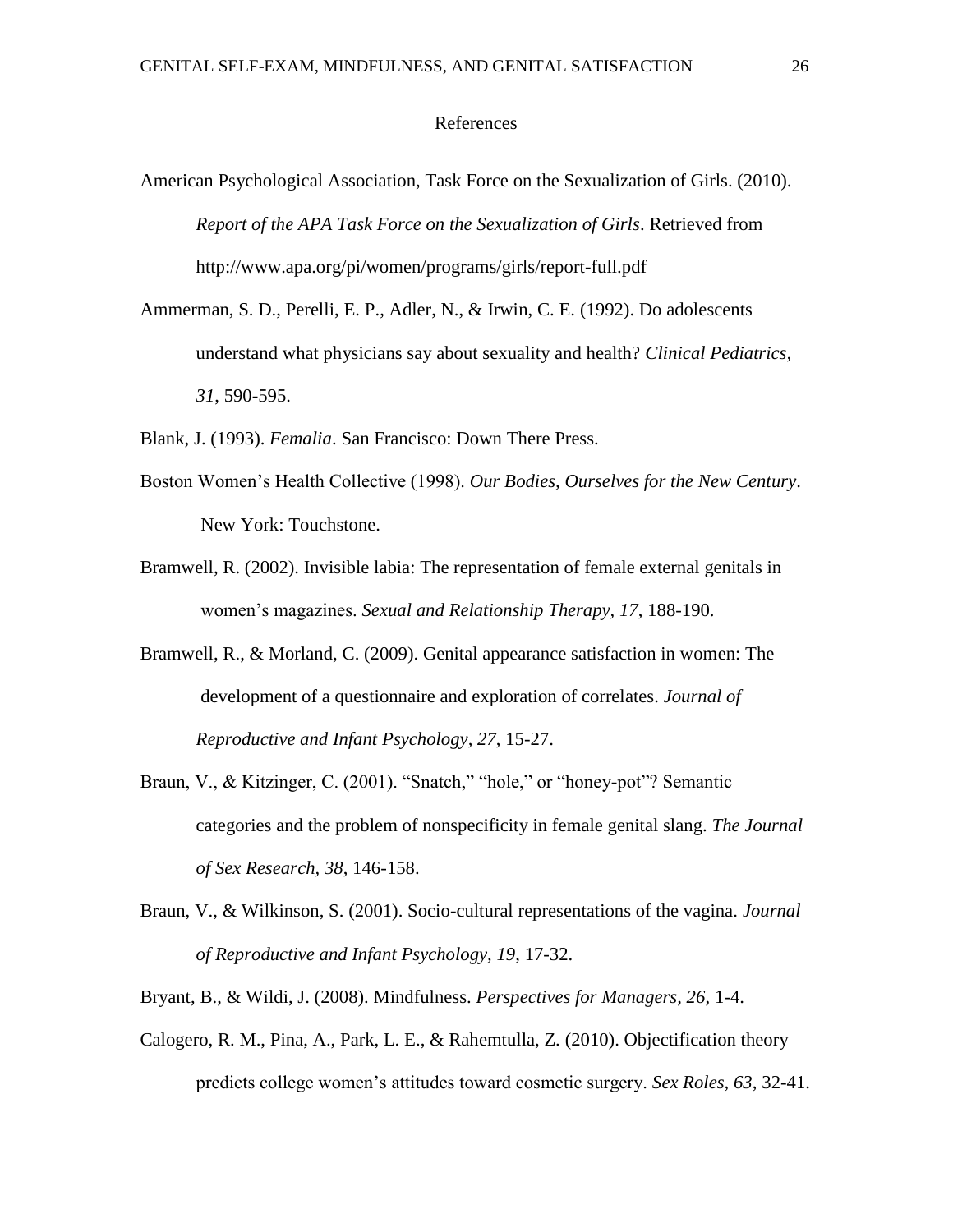- Calogero, R. M., & Thompson, J. K. (2009). Potential implications of the objectification of women's bodies for women's sexual satisfaction. *Body Image, 6*, 145-148.
- Cardaciotto, L., Herbert, J. D., Forman, E. M., Moitra, E., & Farrow, V. (2008). Philadelphia Mindfulness Scale [Database record]. Retrieved from PsycTESTS. doi: 10.1037/t20686-000
- Carson, S. H., & Langer, E. J. (2006). Mindfulness and self-acceptance. *Journal of* 
	- *Rational-Emotive & Cognitive-Behavior Therapy, 24*, 29-43.
- Casler, K., Bickel, L. & Hackett, E. (2013). Separate but equal? A comparison of participants and data gathered via Amazon's MTurk, social media, and face-toface behavioral testing. *Computers in Human Behavior, 29*, 2156-2160.
- Crano, W. D. & Prislin, R. (2006). Attitudes and persuasion. *Annual Review of Psychology, 57*, 345-374.
- Dicker, R. (2013, August, 22). Honi Soit, College Newspaper, Says Cover With 18 Vaginas Censored (NSFW). *Huffington Post*. Retrieved from http://www.huffingtonpost.com/2013/08/22/honi-soit-vaginas\_n\_3796192.html
- Fink, S., Foran, K. A., Sweeney, A. C., & O'Hea, E. L. (2009). Sexual body esteem and mindfulness in college women. *Body Image, 6*, 326-329.
- Franzoi, S. L., & Shields, S. A. (1984). The body esteem scale: Multidimensional structure and sex differences in a college population. *Journal of Personality Assessment, 48*, 173-178.
- Fredrickson, B. L., & Roberts, T. A. (1997). Objectification theory: Toward understanding women's lived experiences and mental health risks. *Psychology of Women Quarterly, 21*, 173-206.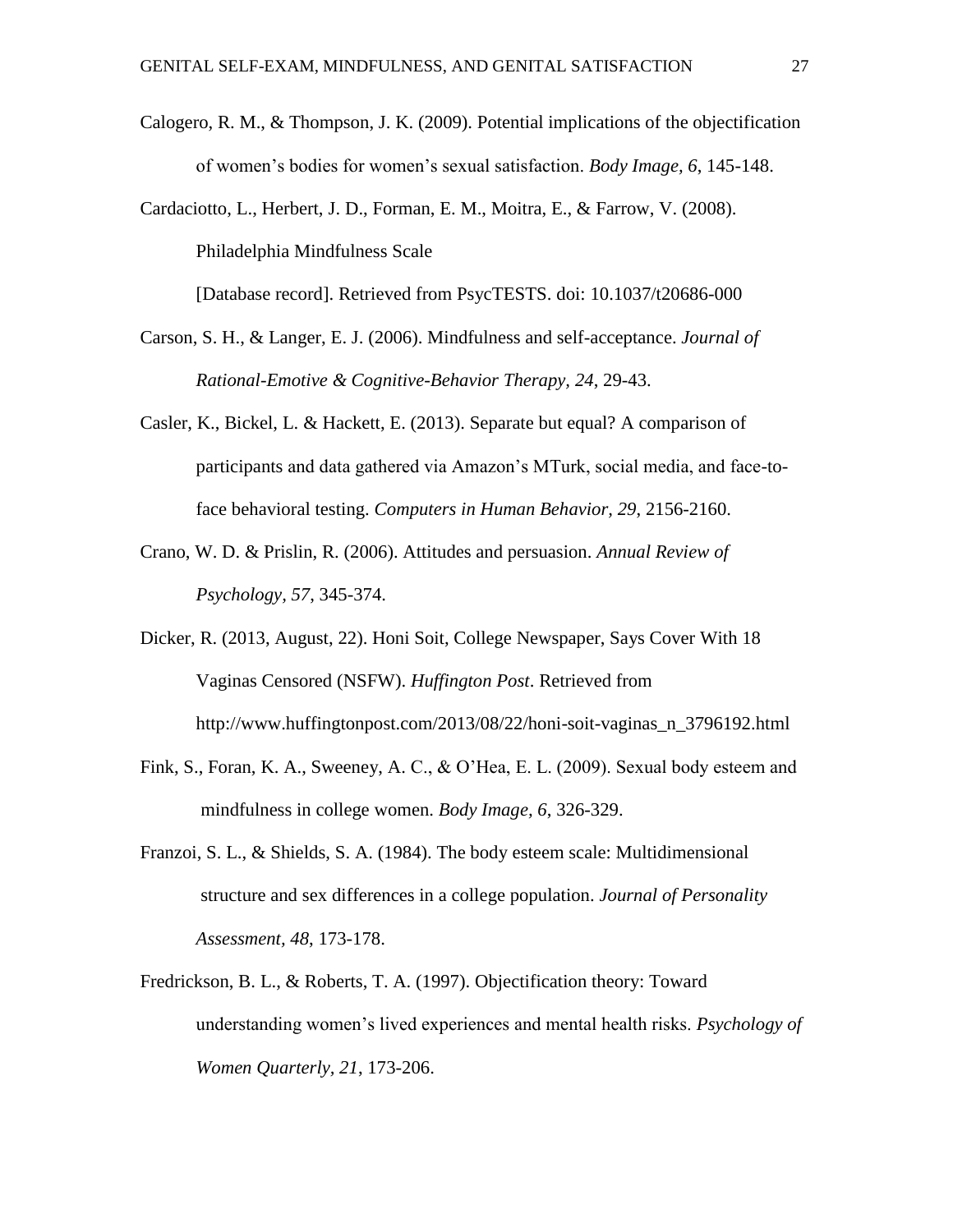- Friedman, R. C. (2012). Assessing how a woman feels about her clitoris: Commentary on Veale and Daniels (2011). *Archives of Sexual Behavior, 41*, 731-734.
- Gervais, S. J. Vescio, T. K., Förster, J., Maass, A., & Suitner, C. (2012). Seeing women as objects: The sexual body part recognition bias. *European Journal of Social Psychology, 42*, 743-753.
- Giacomini, M., Rozée-Koker, P., & Pepitone-Arreola-Rockwell, F. (1986). Gender bias in human anatomy textbook illustrations. *Psychology of Women Quarterly, 10*, 413-420.
- Herbenick, D., Schick, V., Reece, M., Sanders, S., Dodge, B. & Fortenberry, J. D. (2011). The female genital self-image scale (FGSIS): Results from a nationally representative probability sample of women in the United States. *Journal of Sexual Medicine, 8*, 158-166.
- Jayne, C. (1984). Freud, Grafenburg, and the neglected vagina: Thoughts concerning an historical omission in sexology. *Journal of Sex Research, 20*, 212-215.
- Joannides, P. (2013). *The Guide To Getting it On!* Oregon: Goofy Foot Press.
- Kirby, M. M. (1998). The unnamed clitoris: Preliminary evaluation of a questionnaire to determine when and how women learn about the clitoris. (Doctoral dissertation). Retrieved from ProQuest Dissertations and Theses.
- Martin, K., Verduzco Baker, L., Torres, J., & Luke, K. (2010). Privates, pee-pees, and coochies: Gender and genital labeling for/with young children. *Feminism and Psychology, 21*, 420-430.
- McKinley, N. M, & Hyde, J. S. (1996). The objectified body consciousness scale: Development and validation. *Psychology of Women Quarterly, 20*, 181-215.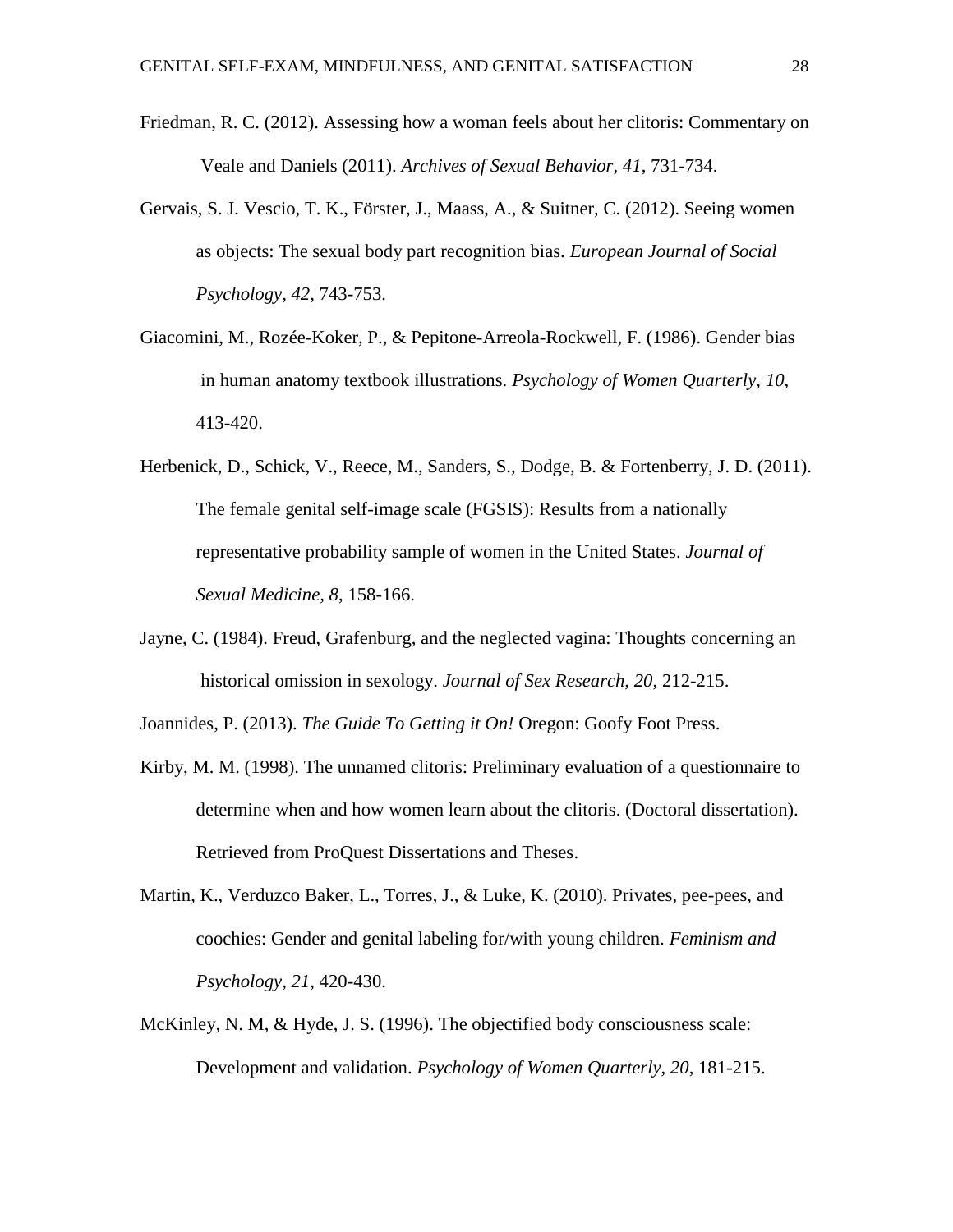- Murphy, M. (2004). Immodest witnessing: The epistemology of the vaginal selfexamination in the U.S. feminist self-help movement. *Feminist Studies, 30*, 115- 147.
- Petty, R. E., Wegener, D. T. & Fabrigar, L. R. (1997). Attitudes and attitude change. *Annual Review of Psychology, 48*, 609-647.
- Phillips, K. A, Wilhelm, S., Koran, L. M., Didie, E. R., Fallon, B. A., Feusner, J. & Stein, D. J. (2010). Body dysmorphic disorder: Some key issues for DSM-V. *Depression and Anxiety, 27*, 573-591.
- Phillips, N. A. (2000). Female sexual dysfunction: Evaluation and treatment. *American Family Physician, 62*, 127-136.
- Rempel, J. K., & Baumgartner, B. (2003). The relationship between attitudes towards menstruation and sexual attitudes, desires, and behavior in women. *Archives of Sexual Behavior, 32*, 155-163.
- Schick, V. R., Calabrese, S. K., Rima, B. N., & Zucker, A. N. (2010). Genital appearance dissatisfaction: Implications for women's self-consciousness, sexual esteem, sexual satisfaction, and sexual risk. *Psychology of Women Quarterly, 34*, 394- 404.
- Schooler, D., Ward, L. M., Merriwether, A., & Caruthers, A. S. (2005). Cycles of shame: Menstrual shame, body shame, and sexual decision making. *The Journal of Sex Research, 42*, 324-334.
- Snyder, M., Simpson, J. A., & Gangestad, S. W. (1986). Personality and sexual relations. *Journal of Personality and Social Psychology, 51*, 181-190.

Stewart, T. (2004). Light on body image: Acceptance through mindfulness. *Behavior*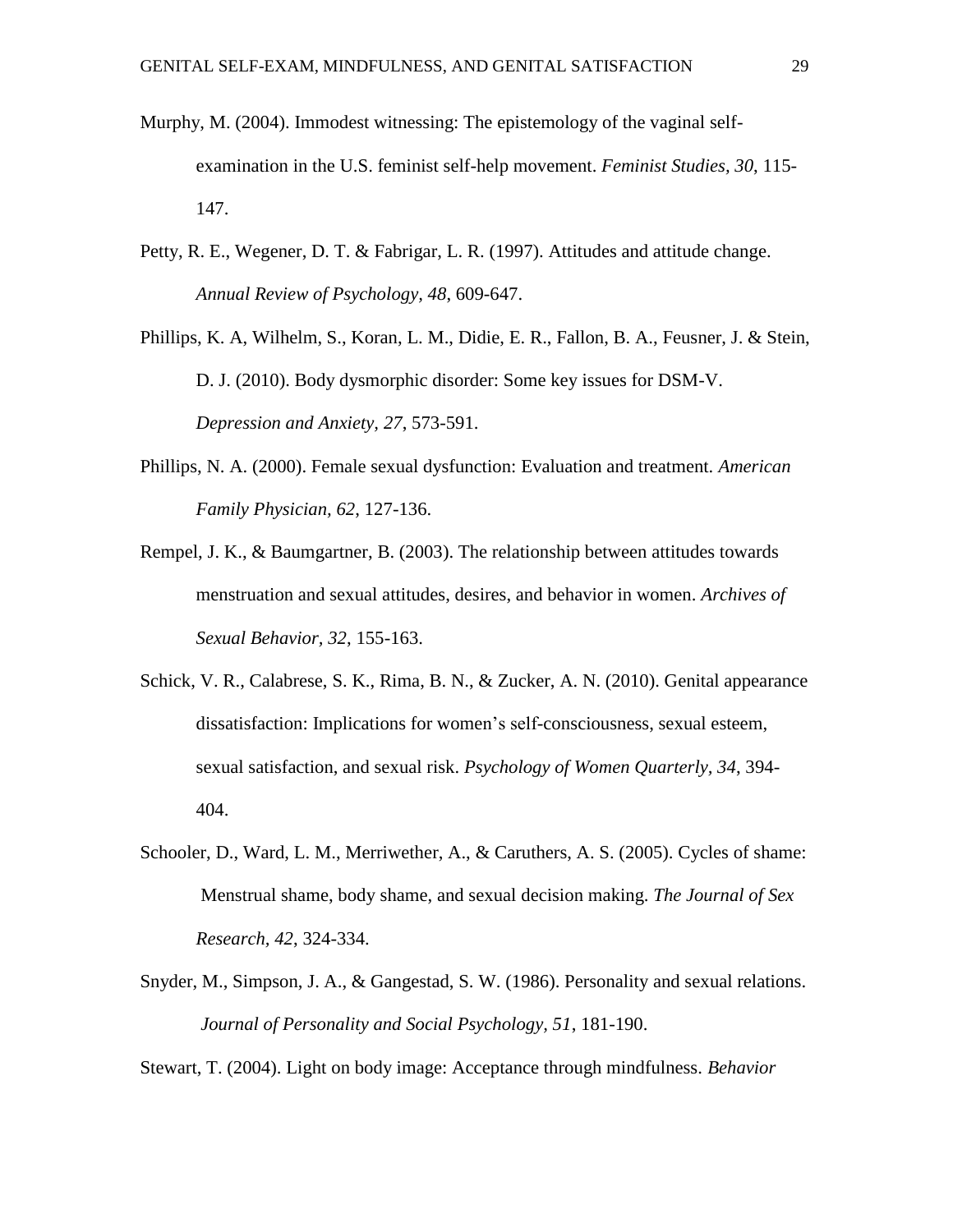*Modification, 28*, 738-811.

- Studd, J., & Schwenkhagen, A. (2009). The historical response to female sexuality. *Maturitas, 63*, 107-111.
- Tiefer, L. (2008). Female genital cosmetic surgery: Freakish or inevitable? Analysis from medical marketing, bioethics, and feminist theory. *Feminism and Psychology, 18*, 466-479.
- Tuana, N. (2006). The speculum of ignorance: The women's health movement and epistemologies of ignorance. *Hypatia, 2*, 1-19.
- Weiderman, M. W. (2000). Women's body image self-consciousness during physical intimacy with a partner. *The Journal of Sex Research, 37*, 60-68.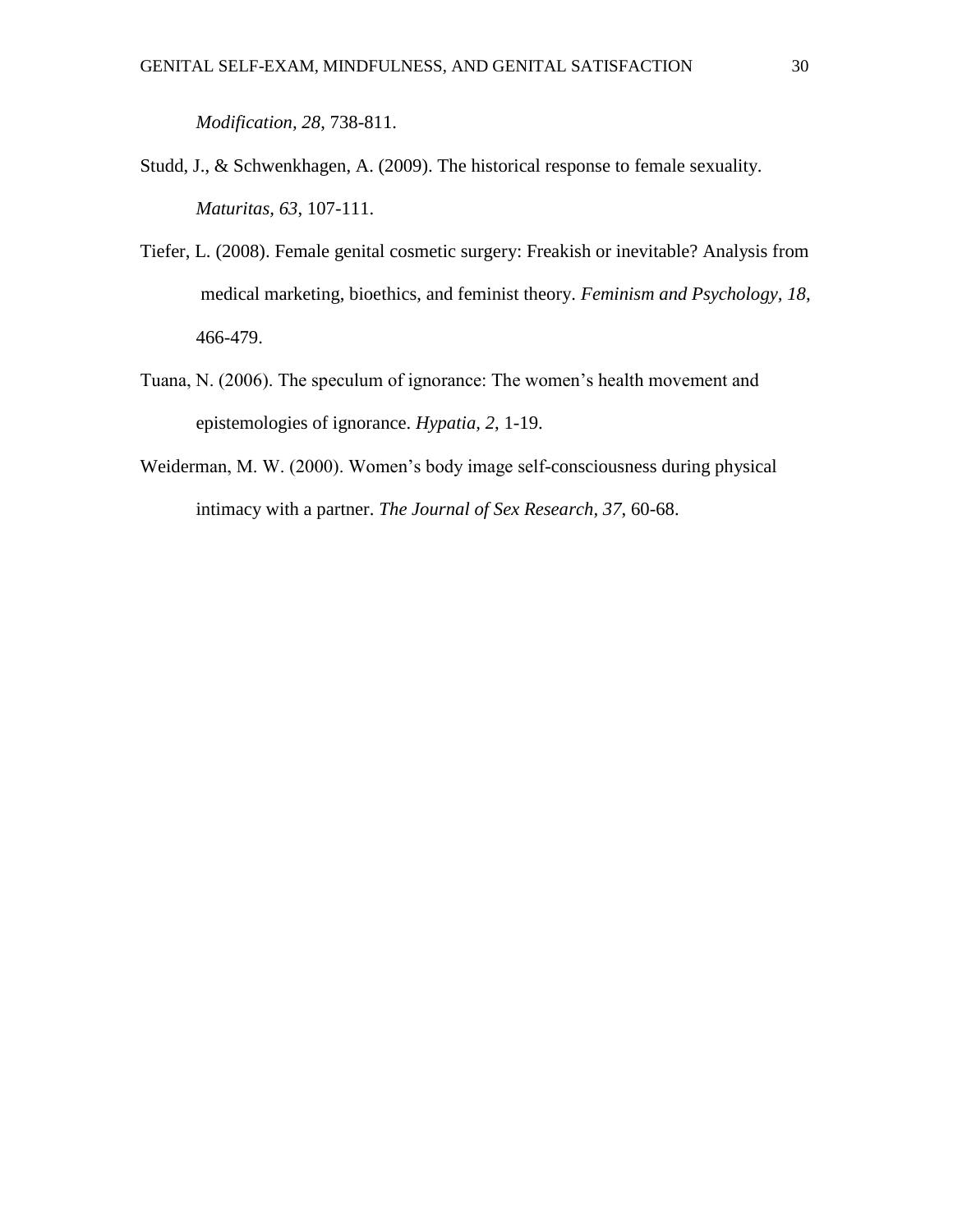Appendix A:

#### **M Turk Research Advertisement**

The initial task advertisement: "Survey about women's genital self-image, genital satisfaction, and sexual self-esteem."

Information about the link contained in the M Turk survey: "This task provides a link to a survey that asks a series of questions regarding sexual self-esteem and selfconsciousness. This survey should only be taken by those who identify as female and who have female external genitalia. Please note that this survey should be taken in a private space, as it contains potentially sensitive and private questions about sexual and hygiene practices. Participants may also be asked to complete a genital self-exam. If you elect to complete the exam, it should be done in a private space, with enough time to complete the self-exam and the questionnaire in one sitting (about 15-20 min). Therefore, if you choose to elect to the self-exam the survey link should not be opened while in a public space as the survey will have a time limit. All responses are completely anonymous, and at no point will you be asked to give any identifying information."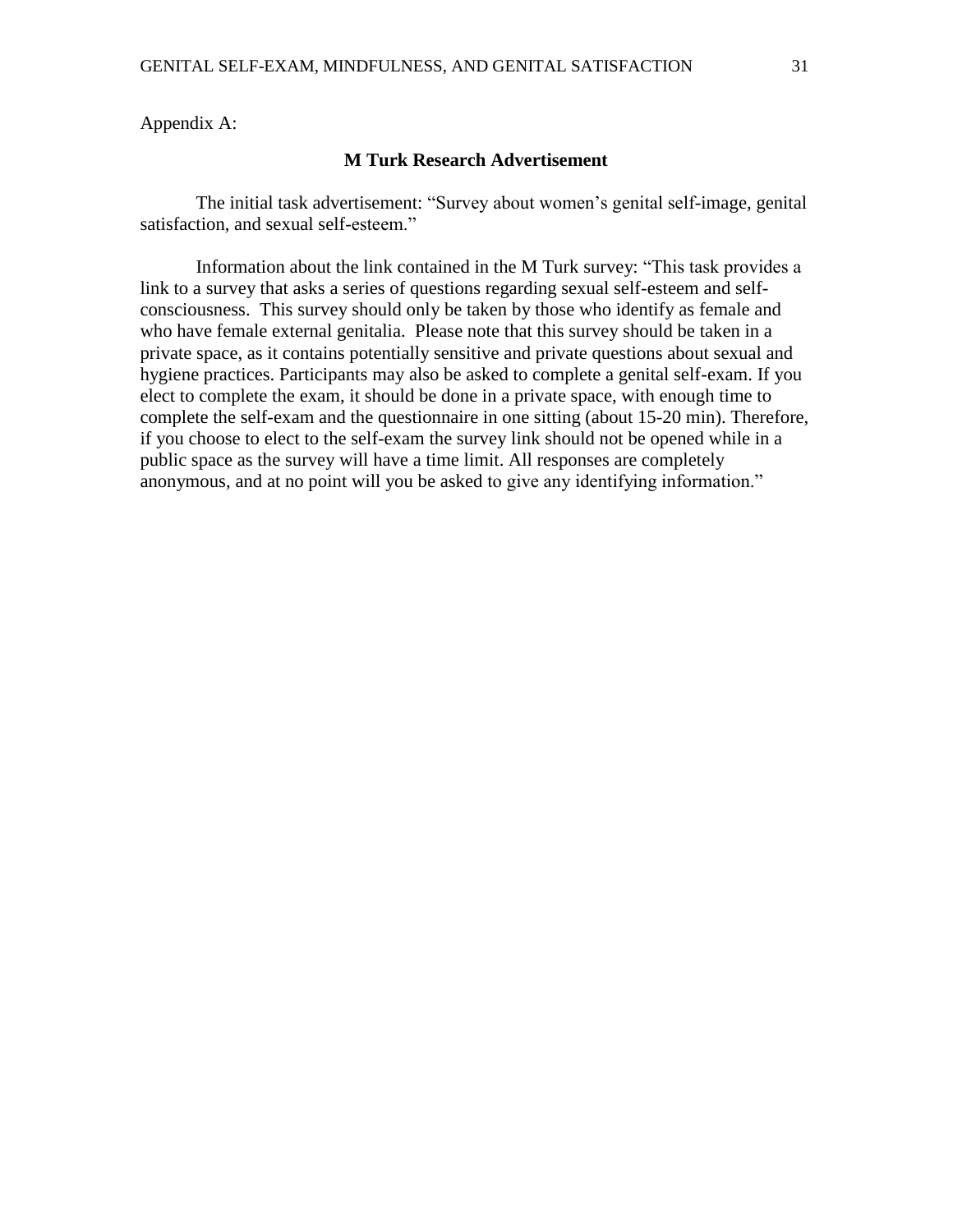Appendix B:

#### **Instructions for Self-Exam**

Find a private space in which you are comfortable and give yourself time to complete the exam before moving on to the questionnaire. Please complete the questionnaire directly after completing the self-exam. Use a mirror to examine your genitals for 2-3 minutes. During the exam, try to look without judging. Be aware of your thoughts and reactions (positive or negative), but let them pass through your mind rather than dwelling on them.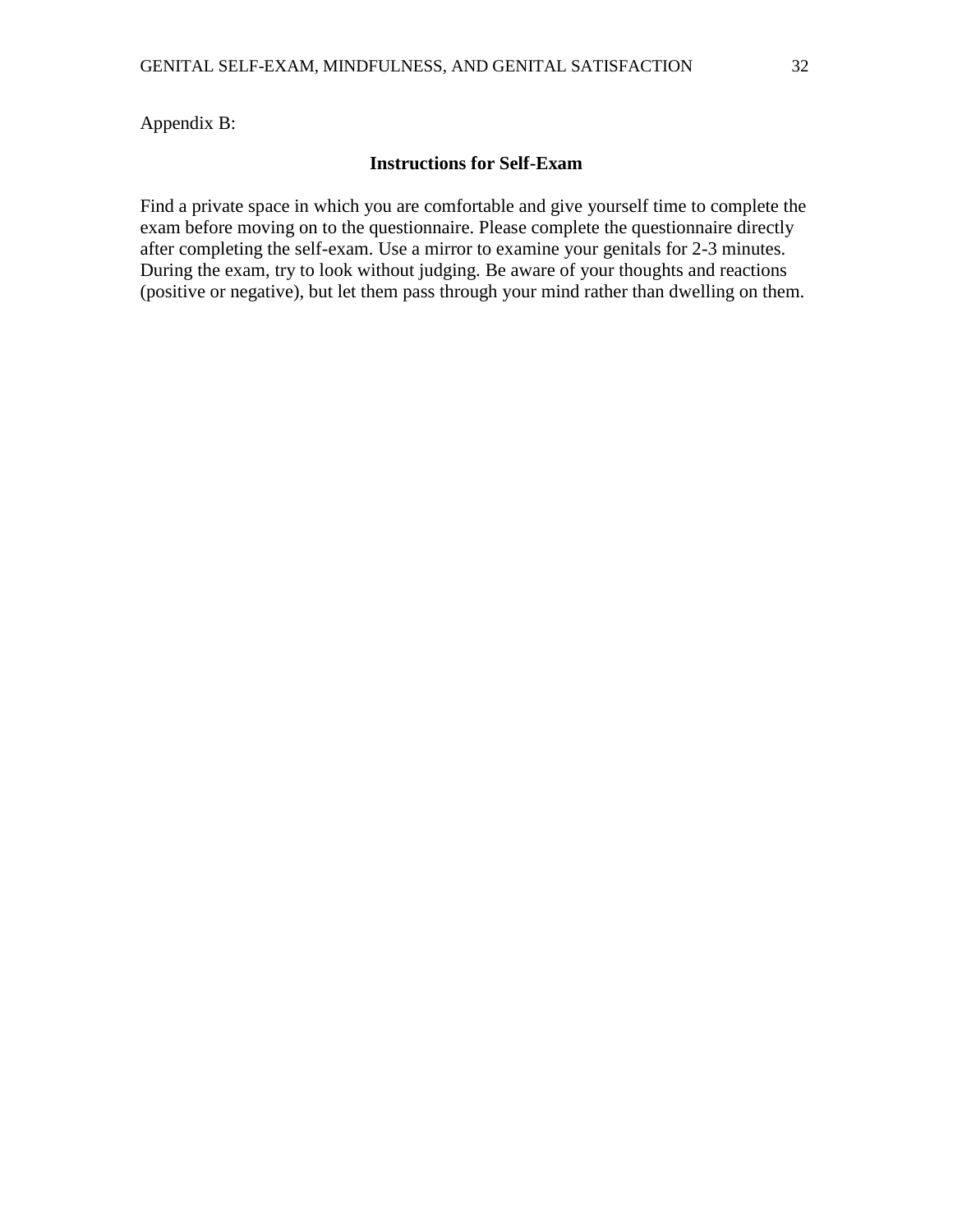#### Appendix C:

#### Additional Survey Questions

- 1) Are you a woman? (i.e. do you identify as female and have female genitalia?)
- 2) Do you elect to complete a genital self-exam, as discussed in the informed consent? (yes, no)
- 3) (If they elected to an exam and then were assigned the exam condition) Did you complete a genital self-exam? (yes, no)
- 4) How familiar do you feel you are with female genital anatomy? (for example, do you feel that you would be able to identify the labia minora and the clitoris on a diagram of the vulva?) (1: very familiar, I could definitely locate them on a diagram, 2: somewhat familiar, I could probably locate them on a diagram, 3: somewhat unfamiliar, I have heard of these terms but could not necessarily identify them on a diagram, 4: very unfamiliar, I have never heard of these terms)
- 5) Do you use tampons? (yes, no)
- 6) If not, why? (write in section)
- 7) Do you use the NuvaRing? (The NuvaRing is an intervaginal form of birth control in which a silicon ring is placed inside the vaginal canal where it stays for three weeks at a time. At the end of three weeks, the used must remove the ring by hand, leave it out for a week, and replace it with a fresh ring at the end of the week). (yes, no)
- 8) If not, would you consider using it? (yes, no)
- 9) If not, why?
- 10) Do you masturbate? (yes, no)
- 11) If not, why?
- 12) If so, how often? (give options per week)
- 13) Have you ever engaged in cunninglingus?
- 14) If so, please rate your comfort level with it. (1: very comfortable, 2: somewhat comfortable, 3: somewhat uncomfortable, 4: very uncomfortable).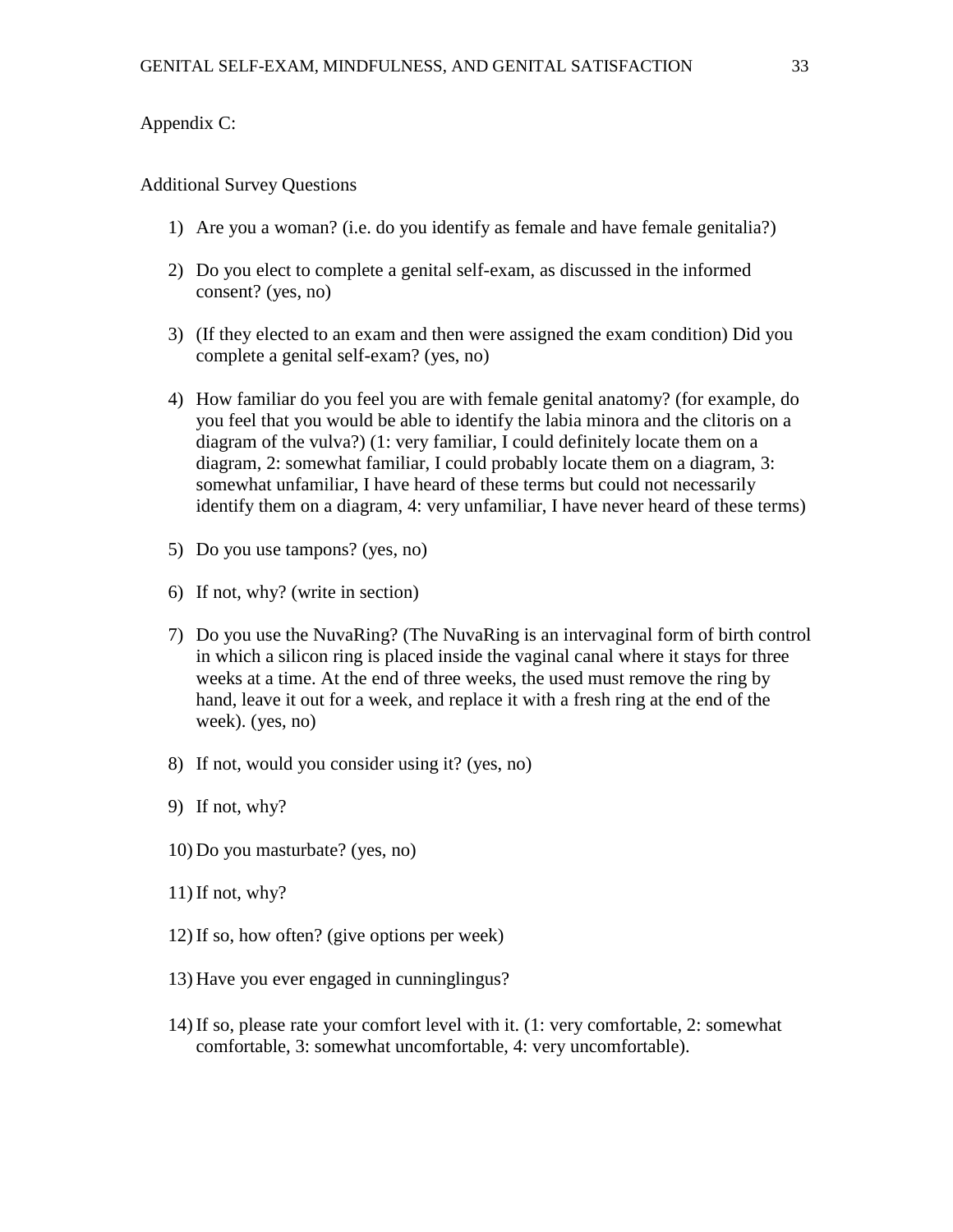## Table 1

| Variable     | $\boldsymbol{M}$ | SD  | <b>Scale Range</b> |
|--------------|------------------|-----|--------------------|
| FGSI         | 3.34             | .69 | $1-4$              |
| GAS          | 2.06             | .59 | $1-4$              |
| <b>SBE</b>   | 3.88             | .71 | $1-5$              |
| Mindfulness  | 3.10             | .38 | $1 - 5$            |
| <b>LSA</b>   | 2.43             | .8  | $1-5$              |
| <b>PKFGA</b> | 1.96             | .9  | $1-4$              |

## *Mean Scores on Dependent Variables*

### Table 2

## *Correlation between Dependent Variables*

|                                 | FGSI          | GAS           | <b>SBE</b>     | <b>LSA</b>     | <b>PKFGA</b>   |
|---------------------------------|---------------|---------------|----------------|----------------|----------------|
| FGSI                            |               |               |                |                |                |
| Pearson<br>Sig.<br><b>GAS</b>   |               | .27<br>< .001 | .43<br>< .001  | NS.            | NS.            |
| Pearson<br>Sig.<br><b>SBE</b>   | .27<br>< .001 |               | NS.            | NS.            | NS.            |
| Pearson<br>Sig.<br><b>LSA</b>   | .43<br>< .001 | NS.           |                | $-18$<br>.014  | NS.            |
| Pearson<br>Sig.<br><b>PKFGA</b> | NS.           | NS.           | $-.18$<br>.014 |                | $-.18$<br>.008 |
| Pearson<br>Sig.                 | NS.           | NS.           | NS.            | $-.18$<br>.008 |                |